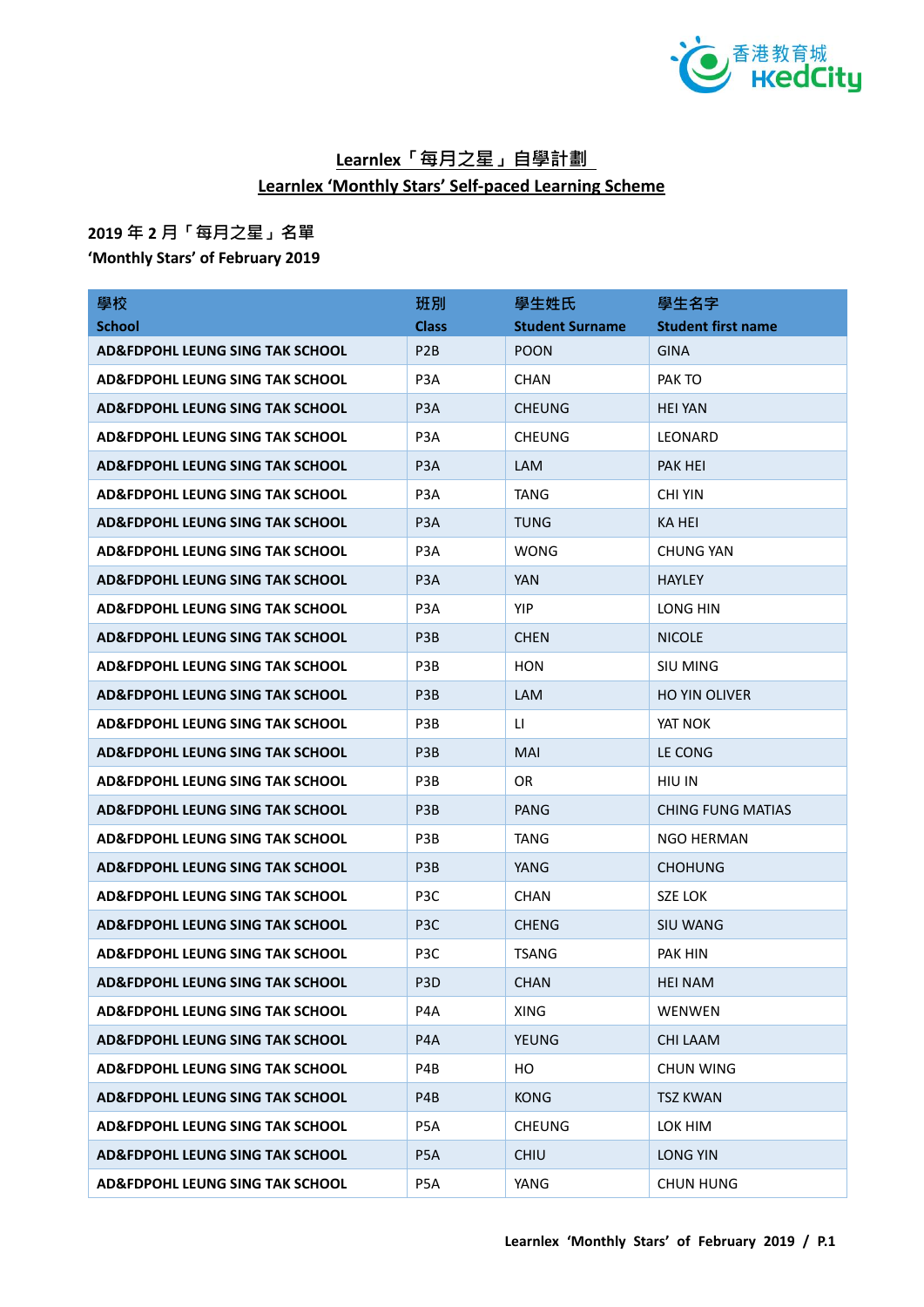

| 學校                                         | 班別               | 學生姓氏                   | 學生名字                      |
|--------------------------------------------|------------------|------------------------|---------------------------|
| <b>School</b>                              | <b>Class</b>     | <b>Student Surname</b> | <b>Student first name</b> |
| <b>AD&amp;FDPOHL LEUNG SING TAK SCHOOL</b> | P <sub>5</sub> B | <b>CHUNG</b>           | LAI HIM                   |
| <b>AD&amp;FDPOHL LEUNG SING TAK SCHOOL</b> | P <sub>5</sub> B | HО                     | <b>KA LONG</b>            |
| AD&FDPOHL LEUNG SING TAK SCHOOL            | P <sub>5</sub> B | <b>TSE</b>             | SHI HO                    |
| AD&FDPOHL LEUNG SING TAK SCHOOL            | P <sub>5</sub> B | WANG                   | WAI KUEN KALE             |
| <b>AD&amp;FDPOHL LEUNG SING TAK SCHOOL</b> | P <sub>5</sub> B | <b>ZHENG</b>           | <b>HEI TUNG</b>           |
| <b>AD&amp;FDPOHL LEUNG SING TAK SCHOOL</b> | P <sub>5</sub> C | WONG                   | <b>CHUNG TING</b>         |
| AD&FDPOHL LEUNG SING TAK SCHOOL            | P <sub>5</sub> D | <b>CHAN</b>            | <b>WILSON</b>             |
| AD&FDPOHL LEUNG SING TAK SCHOOL            | P <sub>6</sub> A | <b>CHENG</b>           | WAN KIU WINKEY            |
| AD&FDPOHL LEUNG SING TAK SCHOOL            | P <sub>6</sub> A | <b>LEE</b>             | <b>HIN NAP</b>            |
| <b>AD&amp;FDPOHL LEUNG SING TAK SCHOOL</b> | P <sub>6</sub> A | LEUNG                  | KING YAM                  |
| <b>AD&amp;FDPOHL LEUNG SING TAK SCHOOL</b> | P <sub>6</sub> A | TANG                   | <b>YIU BIBI</b>           |
| AD&FDPOHL LEUNG SING TAK SCHOOL            | P <sub>6</sub> A | WU                     | <b>CHAK SUM</b>           |
| AD&FDPOHL LEUNG SING TAK SCHOOL            | <b>P61</b>       | <b>CHAN</b>            | <b>CHING KIU</b>          |
| <b>BISHOP HALL JUBILEE SCHOOL</b>          | S <sub>1</sub> A | <b>CHAN</b>            | KWAN YEUNG                |
| <b>BISHOP HALL JUBILEE SCHOOL</b>          | S <sub>1</sub> A | <b>CHEE</b>            | PUN HEI HAYSON            |
| <b>BISHOP HALL JUBILEE SCHOOL</b>          | S <sub>1</sub> A | <b>CHENG</b>           | CHEN DANIELA              |
| <b>BISHOP HALL JUBILEE SCHOOL</b>          | S <sub>1</sub> A | <b>CHI</b>             | <b>YUEN GI</b>            |
| <b>BISHOP HALL JUBILEE SCHOOL</b>          | S <sub>1</sub> A | <b>CHO</b>             | YAN YU                    |
| <b>BISHOP HALL JUBILEE SCHOOL</b>          | S <sub>1</sub> A | <b>FAN</b>             | SHEUNG CHI                |
| <b>BISHOP HALL JUBILEE SCHOOL</b>          | S <sub>1</sub> A | LAU                    | <b>CHIT LEUNG</b>         |
| <b>BISHOP HALL JUBILEE SCHOOL</b>          | S <sub>1</sub> A | <b>LEUNG</b>           | MING NGAI                 |
| <b>BISHOP HALL JUBILEE SCHOOL</b>          | S <sub>1</sub> A | LEUNG                  | WAI CHING                 |
| <b>BISHOP HALL JUBILEE SCHOOL</b>          | S <sub>1</sub> A | LIU                    | <b>CHEUK LAAM</b>         |
| <b>BISHOP HALL JUBILEE SCHOOL</b>          | S <sub>1</sub> A | LUI                    | PAK KIU PACO              |
| <b>BISHOP HALL JUBILEE SCHOOL</b>          | S <sub>1</sub> A | <b>NG</b>              | <b>SUM YUET</b>           |
| <b>BISHOP HALL JUBILEE SCHOOL</b>          | S <sub>1</sub> A | OU                     | <b>LETONG</b>             |
| <b>BISHOP HALL JUBILEE SCHOOL</b>          | S <sub>1</sub> A | <b>TANG</b>            | <b>CHUN HEI</b>           |
| <b>BISHOP HALL JUBILEE SCHOOL</b>          | S <sub>1</sub> A | WONG                   | <b>NOK YEE</b>            |
| <b>BISHOP HALL JUBILEE SCHOOL</b>          | S1B              | <b>CHAN</b>            | YAT HEI CODY              |
| <b>BISHOP HALL JUBILEE SCHOOL</b>          | S <sub>1</sub> B | <b>CHOY</b>            | <b>TZE LOK</b>            |
| <b>BISHOP HALL JUBILEE SCHOOL</b>          | S <sub>1</sub> B | HUI                    | <b>CHAK KAI JASON</b>     |
| <b>BISHOP HALL JUBILEE SCHOOL</b>          | S <sub>1</sub> B | <b>LEE</b>             | <b>SHEUNG YEE</b>         |
| <b>BISHOP HALL JUBILEE SCHOOL</b>          | S <sub>1</sub> B | <b>TAI</b>             | <b>HOI YING</b>           |
| <b>BISHOP HALL JUBILEE SCHOOL</b>          | S1B              | <b>TSANG</b>           | HO LAM                    |
| <b>BISHOP HALL JUBILEE SCHOOL</b>          | S1B              | <b>TSO</b>             | <b>KOK CHING</b>          |
| <b>BISHOP HALL JUBILEE SCHOOL</b>          | S1B              | WU                     | SIK YU RACHEL             |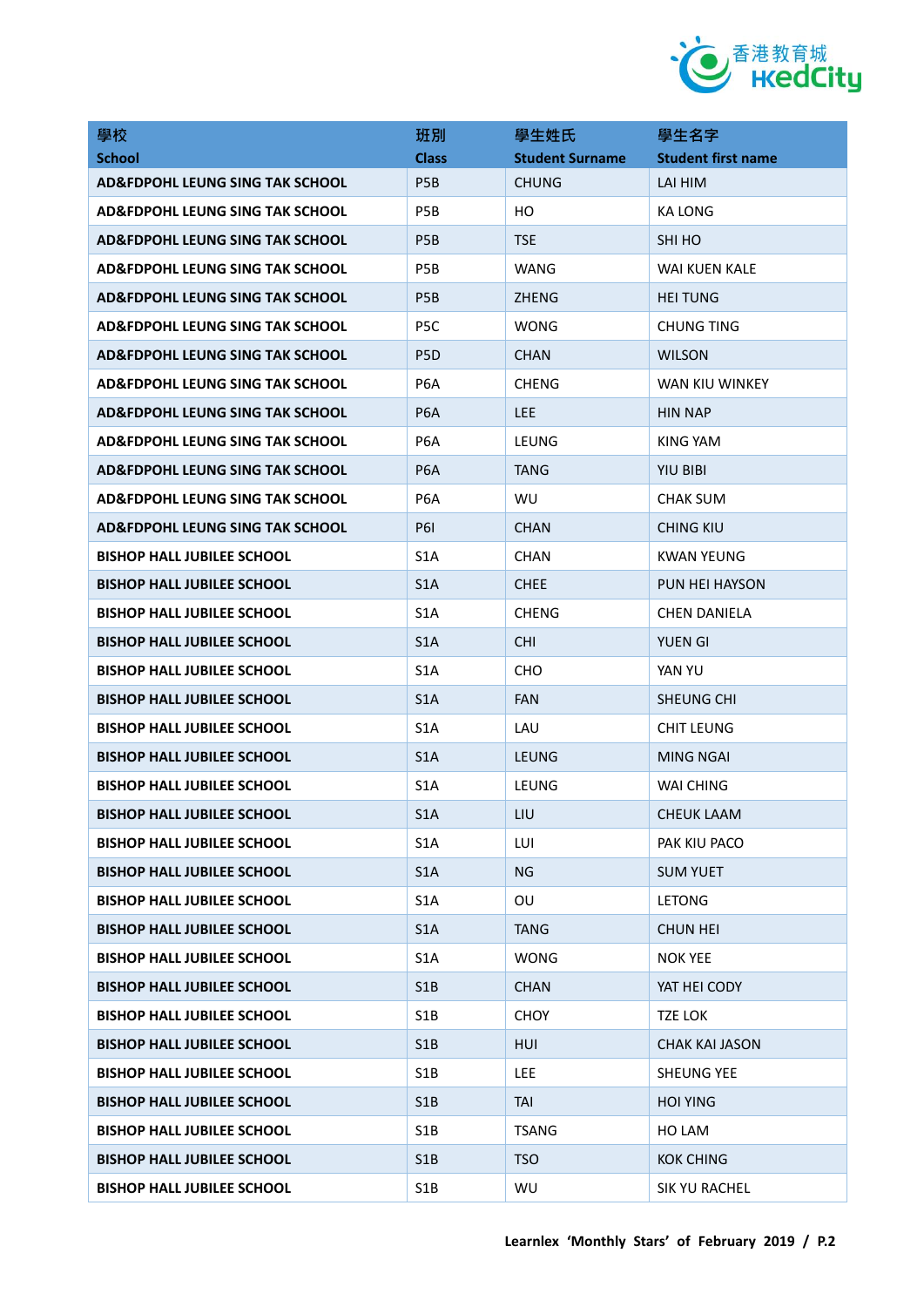

| 學校                                | 班別               | 學生姓氏                   | 學生名字                      |
|-----------------------------------|------------------|------------------------|---------------------------|
| <b>School</b>                     | <b>Class</b>     | <b>Student Surname</b> | <b>Student first name</b> |
| <b>BISHOP HALL JUBILEE SCHOOL</b> | S <sub>1</sub> B | YAU                    | <b>HAU YIN JANICE</b>     |
| <b>BISHOP HALL JUBILEE SCHOOL</b> | S <sub>1</sub> C | AU                     | <b>WAI KIU</b>            |
| <b>BISHOP HALL JUBILEE SCHOOL</b> | S <sub>1</sub> C | <b>CHAU</b>            | <b>CHUN PANG</b>          |
| <b>BISHOP HALL JUBILEE SCHOOL</b> | S <sub>1</sub> C | <b>CHEUNG</b>          | POK HOI                   |
| <b>BISHOP HALL JUBILEE SCHOOL</b> | S <sub>1</sub> C | LAI                    | <b>WING LAM</b>           |
| <b>BISHOP HALL JUBILEE SCHOOL</b> | S <sub>1</sub> C | <b>LAM</b>             | MING HEI                  |
| <b>BISHOP HALL JUBILEE SCHOOL</b> | S <sub>1</sub> C | LAU                    | WING LAM                  |
| <b>BISHOP HALL JUBILEE SCHOOL</b> | S <sub>1</sub> C | LUI                    | PUI WA                    |
| <b>BISHOP HALL JUBILEE SCHOOL</b> | S <sub>1</sub> C | <b>NGAN</b>            | <b>SHING YAN</b>          |
| <b>BISHOP HALL JUBILEE SCHOOL</b> | S <sub>1</sub> C | <b>TSE</b>             | LONG HANG ALVIN           |
| <b>BISHOP HALL JUBILEE SCHOOL</b> | S <sub>1</sub> C | <b>TSUI</b>            | <b>KAI TIN</b>            |
| <b>BISHOP HALL JUBILEE SCHOOL</b> | S <sub>1</sub> D | <b>CHAN</b>            | WING SUM                  |
| <b>BISHOP HALL JUBILEE SCHOOL</b> | S <sub>1</sub> D | <b>CHOI</b>            | <b>YING TUNG</b>          |
| <b>BISHOP HALL JUBILEE SCHOOL</b> | S <sub>1</sub> D | JONG                   | <b>HO CHING EDWIN</b>     |
| <b>BISHOP HALL JUBILEE SCHOOL</b> | S <sub>1</sub> D | <b>KWAN</b>            | <b>HO YEE</b>             |
| <b>BISHOP HALL JUBILEE SCHOOL</b> | S1D              | <b>LAM</b>             | <b>TSZ YIU</b>            |
| <b>BISHOP HALL JUBILEE SCHOOL</b> | S <sub>1</sub> D | LUI                    | <b>KA CHAK JOHNNY</b>     |
| <b>BISHOP HALL JUBILEE SCHOOL</b> | S <sub>1</sub> D | <b>TSOI</b>            | <b>HOI CHING</b>          |
| <b>BISHOP HALL JUBILEE SCHOOL</b> | S1D              | <b>WONG</b>            | <b>TSE SHUN</b>           |
| <b>BISHOP HALL JUBILEE SCHOOL</b> | S <sub>1</sub> D | YUNG                   | HIU LOK                   |
| <b>BISHOP HALL JUBILEE SCHOOL</b> | S <sub>1</sub> E | <b>FONG</b>            | <b>WANG REN</b>           |
| <b>BISHOP HALL JUBILEE SCHOOL</b> | S1E              | <b>JIAN</b>            | <b>HUNG YAN</b>           |
| <b>BISHOP HALL JUBILEE SCHOOL</b> | S1E              | <b>KWONG</b>           | <b>KIN FUNG</b>           |
| <b>BISHOP HALL JUBILEE SCHOOL</b> | S <sub>1</sub> E | LEE.                   | <b>PAK KIU</b>            |
| <b>BISHOP HALL JUBILEE SCHOOL</b> | S1E              | <b>TANG</b>            | <b>YI TING</b>            |
| <b>BISHOP HALL JUBILEE SCHOOL</b> | S <sub>2</sub> A | <b>LEE</b>             | <b>MAN LIK</b>            |
| <b>BISHOP HALL JUBILEE SCHOOL</b> | S <sub>2</sub> A | LO                     | <b>KA CHUN</b>            |
| <b>BISHOP HALL JUBILEE SCHOOL</b> | S <sub>2</sub> A | TO                     | <b>KA CHUN</b>            |
| <b>BISHOP HALL JUBILEE SCHOOL</b> | S <sub>2</sub> B | <b>CHENG</b>           | <b>SUI LEUNG</b>          |
| <b>BISHOP HALL JUBILEE SCHOOL</b> | S <sub>2</sub> B | <b>CHEUNG</b>          | <b>CHEUK LAAM</b>         |
| <b>BISHOP HALL JUBILEE SCHOOL</b> | S <sub>2</sub> B | <b>KWOK</b>            | <b>CHUN WAI</b>           |
| <b>BISHOP HALL JUBILEE SCHOOL</b> | S <sub>2</sub> B | <b>KWOK</b>            | HIN TING MAVIS            |
| <b>BISHOP HALL JUBILEE SCHOOL</b> | S <sub>2</sub> B | <b>LAM</b>             | LAM                       |
| <b>BISHOP HALL JUBILEE SCHOOL</b> | S <sub>2</sub> C | <b>CHONG</b>           | YI MAN                    |
| <b>BISHOP HALL JUBILEE SCHOOL</b> | S <sub>2</sub> C | HO                     | <b>KAM KWAN</b>           |
| <b>BISHOP HALL JUBILEE SCHOOL</b> | S <sub>2</sub> C | LAI                    | <b>TSZ CHIN</b>           |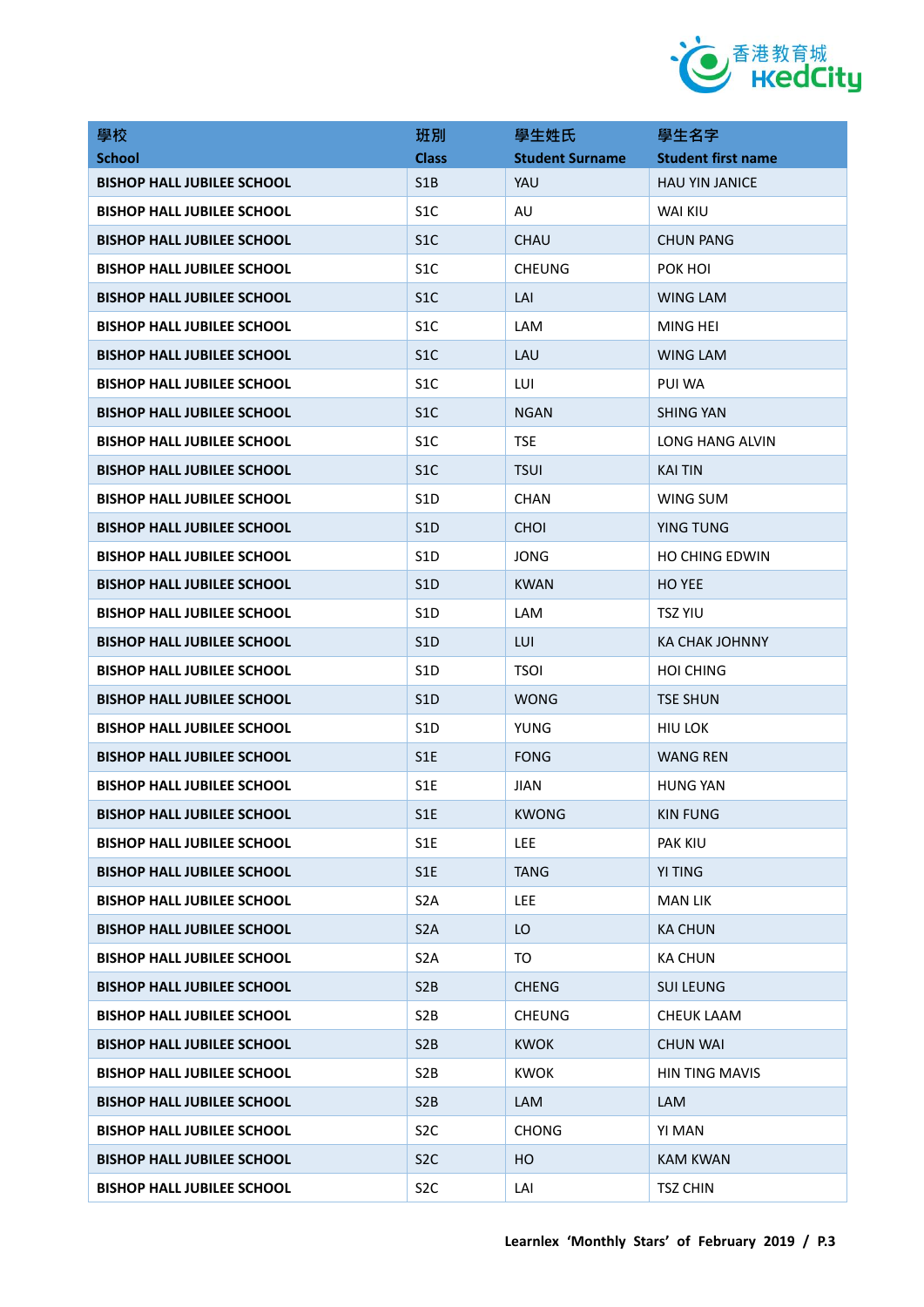

| 學校                                    | 班別               | 學生姓氏                   | 學生名字                      |
|---------------------------------------|------------------|------------------------|---------------------------|
| <b>School</b>                         | <b>Class</b>     | <b>Student Surname</b> | <b>Student first name</b> |
| <b>BISHOP HALL JUBILEE SCHOOL</b>     | S <sub>2</sub> C | <b>NGAI</b>            | <b>WAN SHAN</b>           |
| <b>BISHOP HALL JUBILEE SCHOOL</b>     | S <sub>2</sub> C | <b>NIE</b>             | <b>KWAN YAM</b>           |
| <b>BISHOP HALL JUBILEE SCHOOL</b>     | S <sub>2</sub> C | <b>TSANG</b>           | <b>HIU TING</b>           |
| <b>BISHOP HALL JUBILEE SCHOOL</b>     | S <sub>2</sub> C | <b>WONG</b>            | <b>FOR YU</b>             |
| <b>BISHOP HALL JUBILEE SCHOOL</b>     | S <sub>2</sub> C | <b>YEUNG</b>           | <b>TIN LONG ROYCE</b>     |
| <b>BISHOP HALL JUBILEE SCHOOL</b>     | S <sub>2</sub> C | ZHU                    | KU SZE KI                 |
| <b>BISHOP HALL JUBILEE SCHOOL</b>     | S <sub>2</sub> D | LAI                    | <b>PUI YI</b>             |
| <b>BISHOP HALL JUBILEE SCHOOL</b>     | S <sub>2</sub> D | LO                     | <b>LOK KI</b>             |
| <b>BISHOP HALL JUBILEE SCHOOL</b>     | S <sub>2</sub> D | <b>LUK</b>             | <b>HEI TUNG</b>           |
| <b>BISHOP HALL JUBILEE SCHOOL</b>     | S <sub>2</sub> D | <b>WONG</b>            | <b>MAN HIN</b>            |
| <b>BISHOP HALL JUBILEE SCHOOL</b>     | S <sub>2E</sub>  | <b>CHAN</b>            | <b>YEE MAN</b>            |
| <b>BISHOP HALL JUBILEE SCHOOL</b>     | S <sub>2E</sub>  | <b>CHEN</b>            | LOK HIN                   |
| <b>BISHOP HALL JUBILEE SCHOOL</b>     | S <sub>2E</sub>  | <b>CHU</b>             | <b>ALLISON NGA MAN</b>    |
| <b>BISHOP HALL JUBILEE SCHOOL</b>     | S <sub>2</sub> E | LAI                    | <b>CHI CHING</b>          |
| <b>BISHOP HALL JUBILEE SCHOOL</b>     | S <sub>2</sub> E | LAU                    | <b>WAI MING</b>           |
| <b>BISHOP HALL JUBILEE SCHOOL</b>     | S <sub>2E</sub>  | LAU                    | YAN LOK ISAAC             |
| <b>BISHOP HALL JUBILEE SCHOOL</b>     | S <sub>2</sub> E | $\mathsf{L}\mathsf{L}$ | <b>KING WANG</b>          |
| <b>BISHOP HALL JUBILEE SCHOOL</b>     | S <sub>2E</sub>  | LI.                    | YIK CHUN EDGAR            |
| <b>BISHOP HALL JUBILEE SCHOOL</b>     | S <sub>2E</sub>  | <b>PONG</b>            | <b>WAI LAN VENUS</b>      |
| <b>BISHOP HALL JUBILEE SCHOOL</b>     | S <sub>2</sub> E | <b>POON</b>            | LOK HANG                  |
| <b>BISHOP HALL JUBILEE SCHOOL</b>     | S <sub>2</sub> E | <b>WONG</b>            | <b>TAK MING DAMIEN</b>    |
| <b>BISHOP HALL JUBILEE SCHOOL</b>     | S <sub>2E</sub>  | <b>WONG</b>            | YI HUEN                   |
| <b>BISHOP HALL JUBILEE SCHOOL</b>     | S <sub>2</sub> E | YAU                    | <b>MAN KIT BOSCO</b>      |
| <b>CANTON ROAD GOVERNMENT PRIMARY</b> | P <sub>3</sub> C | WU                     | KING HIN                  |
| <b>SCHOOL</b>                         |                  |                        |                           |
| <b>CANTON ROAD GOVERNMENT PRIMARY</b> | P <sub>4</sub> A | <b>YEUNG</b>           | <b>CHIN CHING</b>         |
| <b>SCHOOL</b>                         |                  |                        |                           |
| <b>CCC HEEP WOH PRIMARY SCHOOL</b>    | P3T              | <b>FUNG</b>            | LOK YIU                   |
| <b>CCC HEEP WOH PRIMARY SCHOOL</b>    | P3T              | SZE TO                 | <b>CHAK FUNG</b>          |
| <b>CCC HEEP WOH PRIMARY SCHOOL</b>    | P5L              | MA                     | <b>TSZ LAM</b>            |
| <b>CCC HEEP WOH PRIMARY SCHOOL</b>    | P5W              | LAI                    | WAI CHING ESTELA          |
| <b>CCC HEEP WOH PRIMARY SCHOOL</b>    | P6L              | <b>CHAN</b>            | YIK FEI                   |
| <b>CCC HEEP WOH PRIMARY SCHOOL</b>    | P6L              | П                      | <b>HA CHUN</b>            |
| <b>CCC HEEP WOH PRIMARY SCHOOL</b>    | P6S              | LEI                    | YUI                       |
| <b>CCC HEEP WOH PRIMARY SCHOOL</b>    | P <sub>6</sub> W | <b>TANG</b>            | <b>TSZ LONG</b>           |
| <b>CCC TAI O PRIMARY SCHOOL</b>       | P5A              | LAM                    | <b>HOI CHING</b>          |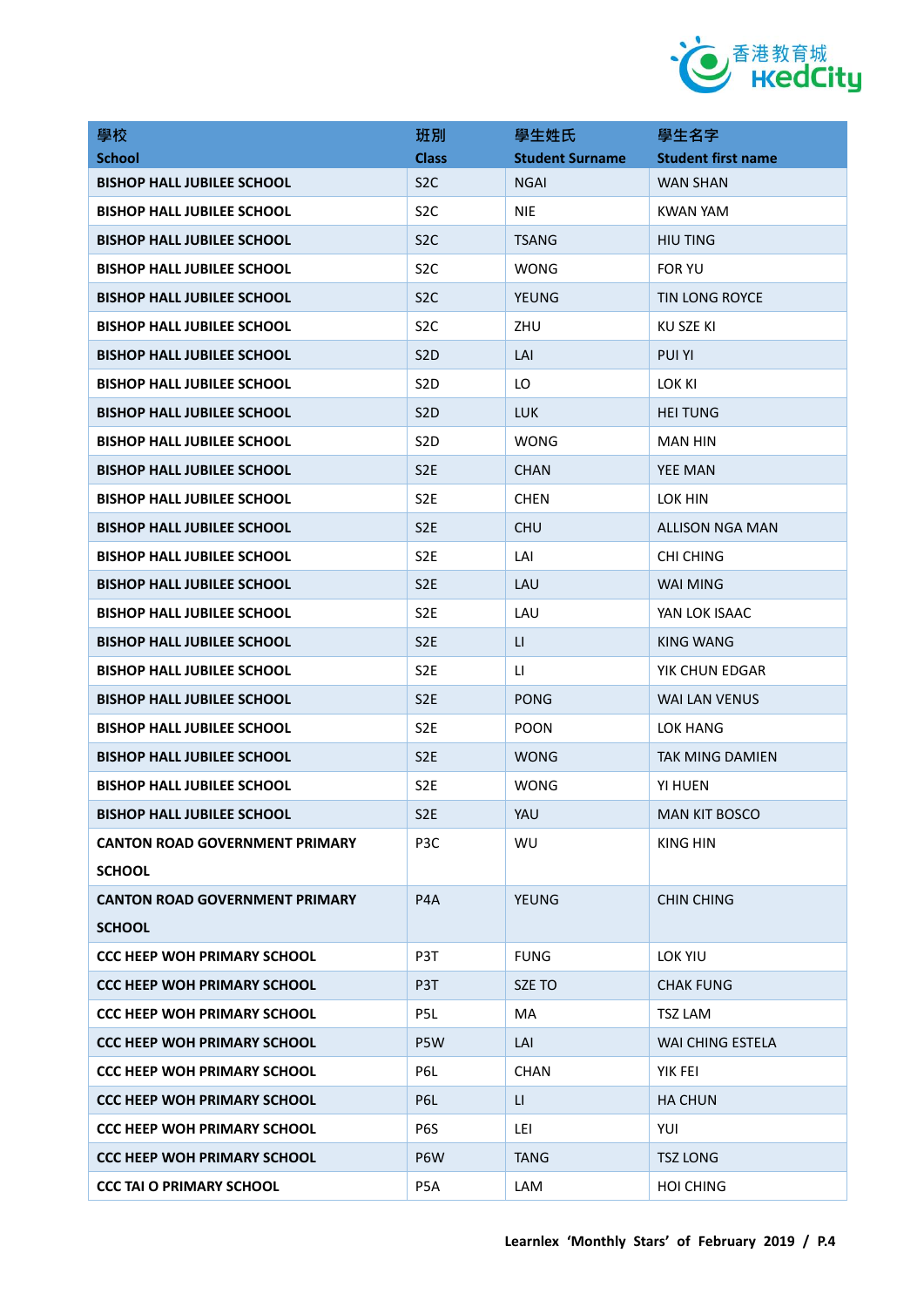

| 學校                                             | 班別               | 學生姓氏                   | 學生名字                      |
|------------------------------------------------|------------------|------------------------|---------------------------|
| <b>School</b>                                  | <b>Class</b>     | <b>Student Surname</b> | <b>Student first name</b> |
| <b>CCC TAI O PRIMARY SCHOOL</b>                | P <sub>5</sub> A | <b>LEE</b>             | <b>KAPO</b>               |
| CHR & MISSIONARY ALLIANCE SUN KEI PRI SC       | P <sub>6</sub> A | <b>CHAN</b>            | <b>TIN YEUK</b>           |
| <b>CONSERVATIVE BAPT LUI MING CHOI PRI SCH</b> | P <sub>3</sub> S | LIU                    | <b>MING HIN</b>           |
| <b>CONSERVATIVE BAPT LUI MING CHOI PRI SCH</b> | P4H              | <b>ORH</b>             | WING TING                 |
| <b>CONSERVATIVE BAPT LUI MING CHOI PRI SCH</b> | P4S              | <b>CHEUNG</b>          | WING YU                   |
| <b>CONSERVATIVE BAPT LUI MING CHOI PRI SCH</b> | P4T              | YEUNG                  | HO YIN                    |
| <b>CONSERVATIVE BAPT LUI MING CHOI PRI SCH</b> | P <sub>6</sub> L | <b>CHAN</b>            | LAP TSUN                  |
| <b>CONSERVATIVE BAPT LUI MING CHOI PRI SCH</b> | P6L              | SIU                    | YIK CHEUNG                |
| <b>FUNG KAI NO.1 PRIMARY SCHOOL</b>            | P <sub>6</sub> A | <b>ZENG</b>            | <b>YUEN SUM</b>           |
| <b>GOOD HOPE SCHOOL</b>                        | S <sub>1</sub> A | <b>CHANG</b>           | <b>TSZ YING</b>           |
| <b>GOOD HOPE SCHOOL</b>                        | S <sub>1</sub> A | <b>CHUNG</b>           | YAN WING                  |
| <b>GOOD HOPE SCHOOL</b>                        | S <sub>1</sub> A | KOO                    | <b>FONG HUEN</b>          |
| <b>GOOD HOPE SCHOOL</b>                        | S <sub>1</sub> A | LAI                    | YAT HEI                   |
| <b>GOOD HOPE SCHOOL</b>                        | S <sub>1</sub> A | LEE                    | YING TUNG                 |
| <b>GOOD HOPE SCHOOL</b>                        | S <sub>1</sub> A | <b>LEUNG</b>           | YEE KIU                   |
| <b>GOOD HOPE SCHOOL</b>                        | S <sub>1</sub> A | LUI                    | YAN WAI                   |
| <b>GOOD HOPE SCHOOL</b>                        | S <sub>1</sub> A | <b>MANICKAM</b>        | SIVAKUMAR ABINAYA         |
| <b>GOOD HOPE SCHOOL</b>                        | S <sub>1</sub> A | ΝG                     | KA YIU                    |
| <b>GOOD HOPE SCHOOL</b>                        | S <sub>1</sub> A | ΝG                     | <b>STEPHANIE CHERRIE</b>  |
| <b>GOOD HOPE SCHOOL</b>                        | S <sub>1</sub> A | <b>POON</b>            | <b>CHEUK TUNG SOPHIE</b>  |
| <b>GOOD HOPE SCHOOL</b>                        | S <sub>1</sub> A | <b>WONG</b>            | PUI LAM                   |
| <b>GOOD HOPE SCHOOL</b>                        | S <sub>1</sub> A | YING                   | YUEN KEI CHERYL           |
| <b>GOOD HOPE SCHOOL</b>                        | S1B              | <b>CHAN</b>            | HIU WAI CHLOE             |
| <b>GOOD HOPE SCHOOL</b>                        | S <sub>1</sub> B | CHAU                   | <b>HEI TUNG</b>           |
| <b>GOOD HOPE SCHOOL</b>                        | S1B              | <b>CHENG</b>           | <b>MAAN WAI</b>           |
| <b>GOOD HOPE SCHOOL</b>                        | S <sub>1</sub> B | <b>CHEUNG</b>          | <b>KA YUET</b>            |
| <b>GOOD HOPE SCHOOL</b>                        | S1B              | <b>CHIU</b>            | <b>WING</b>               |
| <b>GOOD HOPE SCHOOL</b>                        | S <sub>1</sub> B | <b>CHOW</b>            | YIN WA                    |
| <b>GOOD HOPE SCHOOL</b>                        | S1B              | <b>FUNG</b>            | <b>CHEUK YU</b>           |
| <b>GOOD HOPE SCHOOL</b>                        | S <sub>1</sub> B | HO                     | <b>CHRISTIE</b>           |
| <b>GOOD HOPE SCHOOL</b>                        | S1B              | HO                     | <b>MAN YEE</b>            |
| <b>GOOD HOPE SCHOOL</b>                        | S1B              | КO                     | <b>CHING NGA</b>          |
| <b>GOOD HOPE SCHOOL</b>                        | S1B              | <b>KWOK</b>            | <b>CHING</b>              |
| <b>GOOD HOPE SCHOOL</b>                        | S1B              | <b>KWOK</b>            | <b>CHLOE</b>              |
| <b>GOOD HOPE SCHOOL</b>                        | S1B              | LAI                    | IN HA DAWN                |
| <b>GOOD HOPE SCHOOL</b>                        | S1B              | LAM                    | <b>HOI CHING</b>          |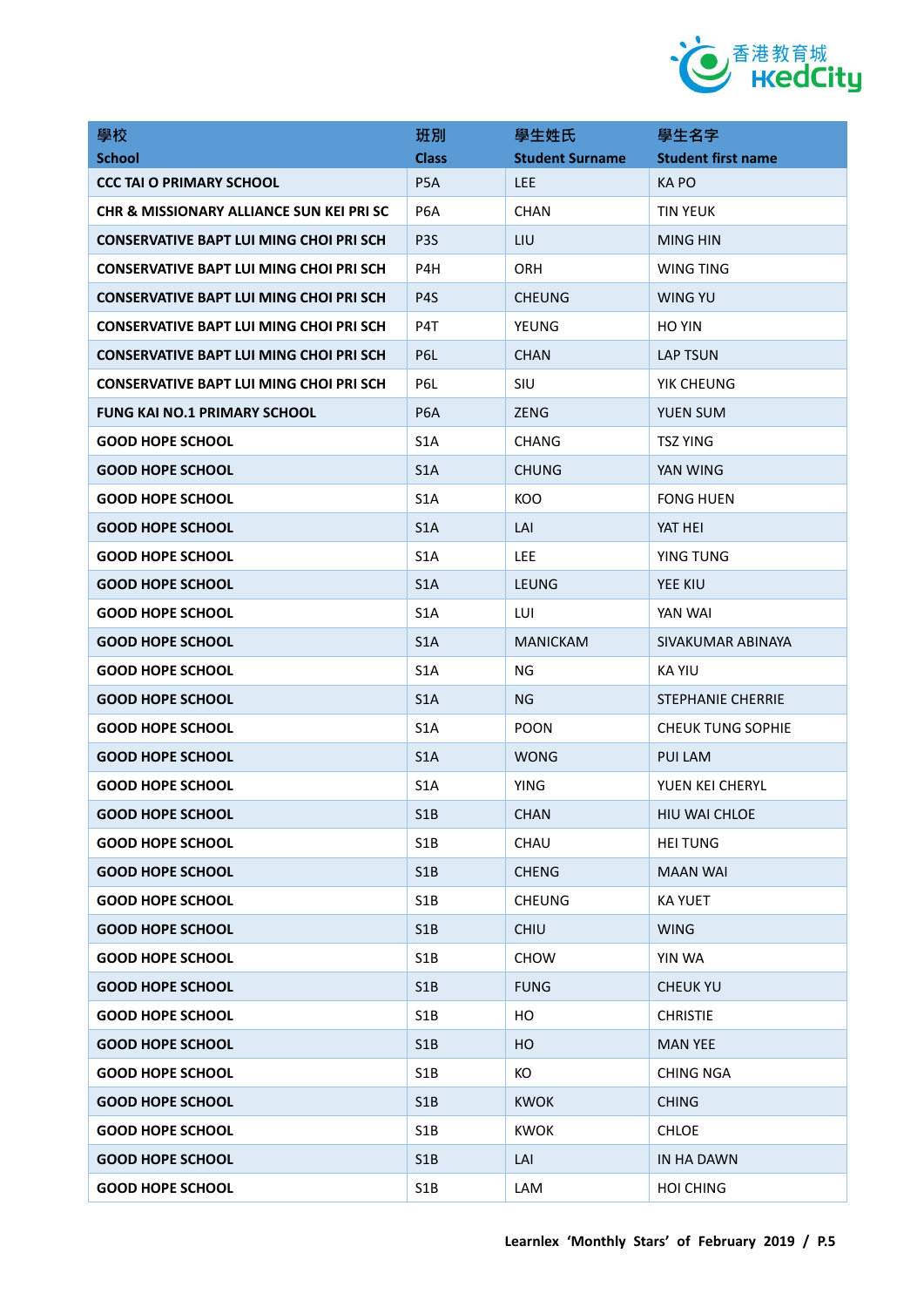

| 學校                      | 班別               | 學生姓氏                   | 學生名字                      |
|-------------------------|------------------|------------------------|---------------------------|
| <b>School</b>           | <b>Class</b>     | <b>Student Surname</b> | <b>Student first name</b> |
| <b>GOOD HOPE SCHOOL</b> | S <sub>1</sub> B | <b>LAW</b>             | YUEN CHING                |
| <b>GOOD HOPE SCHOOL</b> | S <sub>1</sub> B | LEUNG                  | HAZEL                     |
| <b>GOOD HOPE SCHOOL</b> | S <sub>1</sub> B | <b>NG</b>              | <b>SAM TUNG</b>           |
| <b>GOOD HOPE SCHOOL</b> | S <sub>1</sub> B | <b>POON</b>            | <b>CHING YIN</b>          |
| <b>GOOD HOPE SCHOOL</b> | S <sub>1</sub> B | <b>WONG</b>            | <b>MAN HEI</b>            |
| <b>GOOD HOPE SCHOOL</b> | S <sub>1</sub> B | YAU                    | <b>CHEUK NAM BERNICE</b>  |
| <b>GOOD HOPE SCHOOL</b> | S <sub>1</sub> B | <b>YEUNG</b>           | <b>TSZ CHING</b>          |
| <b>GOOD HOPE SCHOOL</b> | S <sub>1</sub> B | ZHANG                  | MANYING                   |
| <b>GOOD HOPE SCHOOL</b> | S <sub>1</sub> C | <b>CHAN</b>            | <b>LOK YING</b>           |
| <b>GOOD HOPE SCHOOL</b> | S <sub>1</sub> C | <b>CHAN</b>            | <b>SZE YING</b>           |
| <b>GOOD HOPE SCHOOL</b> | S <sub>1</sub> C | <b>CHAN</b>            | <b>WING YAN FIONA</b>     |
| <b>GOOD HOPE SCHOOL</b> | S <sub>1</sub> C | <b>CHEUNG</b>          | <b>HEI CHING</b>          |
| <b>GOOD HOPE SCHOOL</b> | S <sub>1</sub> C | <b>CHOW</b>            | <b>CHEUK CHING</b>        |
| <b>GOOD HOPE SCHOOL</b> | S <sub>1</sub> C | <b>CHU</b>             | <b>CHING YAN</b>          |
| <b>GOOD HOPE SCHOOL</b> | S <sub>1</sub> C | <b>CHUE</b>            | <b>TSZ NING</b>           |
| <b>GOOD HOPE SCHOOL</b> | S <sub>1</sub> C | HO                     | LONG KA TIFFANY           |
| <b>GOOD HOPE SCHOOL</b> | S <sub>1</sub> C | <b>HONG</b>            | YEE CHING                 |
| <b>GOOD HOPE SCHOOL</b> | S <sub>1</sub> C | <b>IDREES</b>          | ARIBA IMRAN               |
| <b>GOOD HOPE SCHOOL</b> | S <sub>1</sub> C | <b>KONG</b>            | <b>TSZ KIU SOPHIE</b>     |
| <b>GOOD HOPE SCHOOL</b> | S <sub>1</sub> C | LAI                    | HIU LAM                   |
| <b>GOOD HOPE SCHOOL</b> | S <sub>1</sub> C | <b>LEE</b>             | <b>KA WAI</b>             |
| <b>GOOD HOPE SCHOOL</b> | S <sub>1</sub> C | <b>LEE</b>             | YAN TUNG GLADYS           |
| <b>GOOD HOPE SCHOOL</b> | S <sub>1</sub> C | LEUNG                  | HEI YU HILARY             |
| <b>GOOD HOPE SCHOOL</b> | S <sub>1</sub> C | <b>LIN</b>             | <b>TSOI YEE</b>           |
| <b>GOOD HOPE SCHOOL</b> | S <sub>1</sub> C | <b>NGAI</b>            | <b>WING YAN</b>           |
| <b>GOOD HOPE SCHOOL</b> | S <sub>1</sub> C | <b>YIP</b>             | <b>PUI LAM</b>            |
| <b>GOOD HOPE SCHOOL</b> | S1D              | <b>CHEN</b>            | <b>TSZ WAN LAVENDER</b>   |
| <b>GOOD HOPE SCHOOL</b> | S <sub>1</sub> D | <b>CHU</b>             | PUI MAN                   |
| <b>GOOD HOPE SCHOOL</b> | S1D              | <b>CHU</b>             | <b>PUI SHAN</b>           |
| <b>GOOD HOPE SCHOOL</b> | S <sub>1</sub> D | KU                     | WING SI                   |
| <b>GOOD HOPE SCHOOL</b> | S <sub>1</sub> D | LAI                    | <b>SZE CHIT</b>           |
| <b>GOOD HOPE SCHOOL</b> | S <sub>1</sub> D | LEUNG                  | <b>NOK CHING NATALIE</b>  |
| <b>GOOD HOPE SCHOOL</b> | S <sub>1</sub> D | <b>MO</b>              | <b>SHEUNG KIU</b>         |
| <b>GOOD HOPE SCHOOL</b> | S1D              | <b>TSANG</b>           | CHIN KAN SOPHIA           |
| <b>GOOD HOPE SCHOOL</b> | S1D              | <b>YICK</b>            | <b>VINNCI</b>             |
| <b>GOOD HOPE SCHOOL</b> | S1E              | AU YEUNG               | <b>NAOMI</b>              |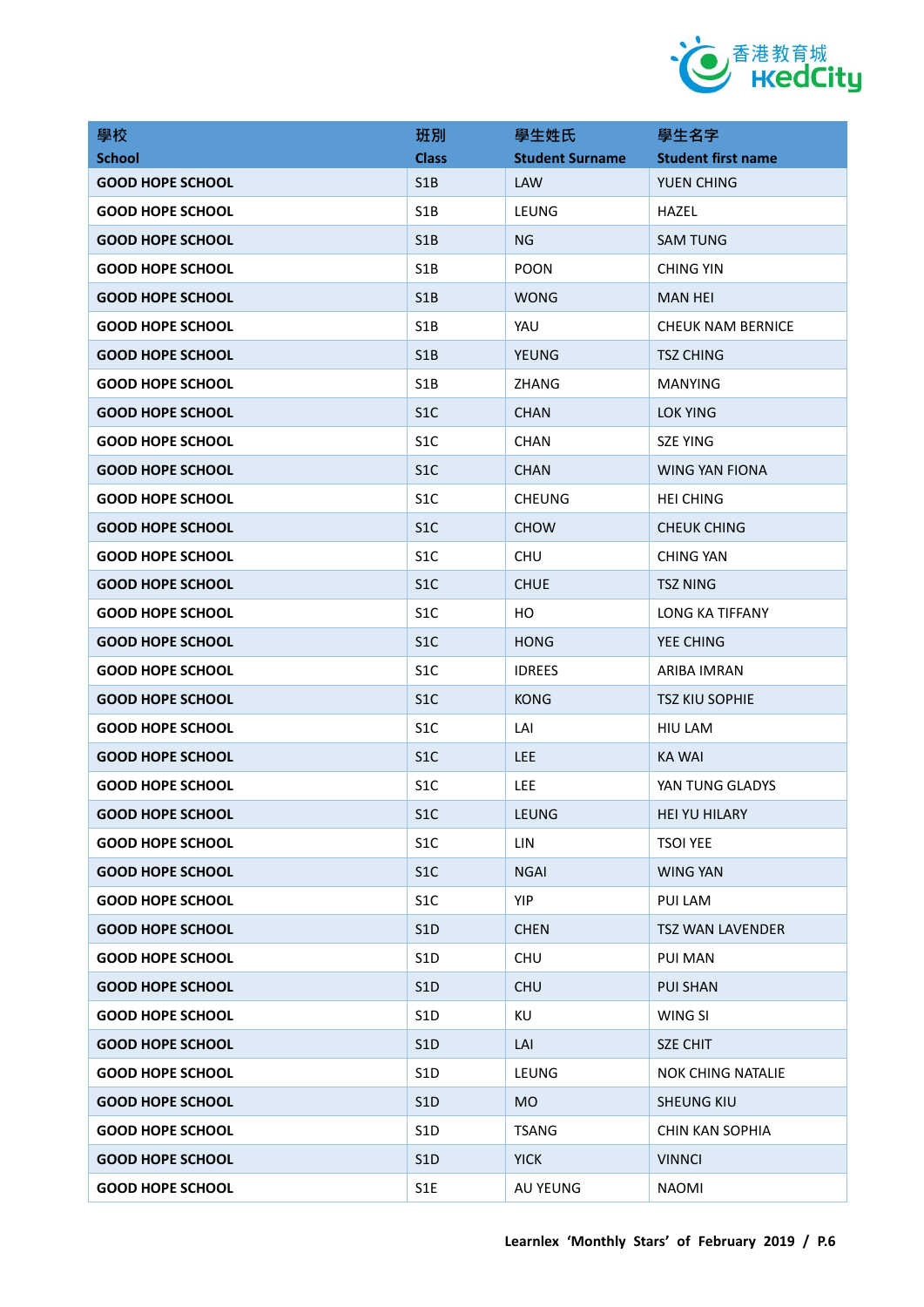

| 學校                      | 班別               | 學生姓氏                   | 學生名字                      |
|-------------------------|------------------|------------------------|---------------------------|
| <b>School</b>           | <b>Class</b>     | <b>Student Surname</b> | <b>Student first name</b> |
| <b>GOOD HOPE SCHOOL</b> | S1E              | AU-YANG                | YICK KA YUKEI             |
| <b>GOOD HOPE SCHOOL</b> | S <sub>1</sub> E | <b>CHAN</b>            | YING LAM                  |
| <b>GOOD HOPE SCHOOL</b> | S <sub>1</sub> E | <b>CHEUNG</b>          | <b>HOI YAN</b>            |
| <b>GOOD HOPE SCHOOL</b> | S1E              | <b>FUNG</b>            | <b>MAN HEI</b>            |
| <b>GOOD HOPE SCHOOL</b> | S <sub>1</sub> E | KOU                    | <b>HOI KIU</b>            |
| <b>GOOD HOPE SCHOOL</b> | S1E              | <b>KWAN</b>            | <b>WAI CHI</b>            |
| <b>GOOD HOPE SCHOOL</b> | S <sub>1</sub> E | <b>LAM</b>             | <b>CHING YAN</b>          |
| <b>GOOD HOPE SCHOOL</b> | S <sub>1</sub> E | LEUNG                  | <b>HOI YING</b>           |
| <b>GOOD HOPE SCHOOL</b> | S <sub>1</sub> E | <b>LEUNG</b>           | <b>SIN YAU SONIA</b>      |
| <b>GOOD HOPE SCHOOL</b> | S <sub>1</sub> E | MAK                    | YUEN YAU                  |
| <b>GOOD HOPE SCHOOL</b> | S1E              | <b>PAK</b>             | <b>HOI TUNG</b>           |
| <b>GOOD HOPE SCHOOL</b> | S <sub>1</sub> E | TANG                   | <b>SZE HANG</b>           |
| <b>GOOD HOPE SCHOOL</b> | S1E              | <b>YUE</b>             | YAN HO                    |
| <b>GOOD HOPE SCHOOL</b> | S <sub>1</sub> E | ZHOU                   | <b>JIATONG</b>            |
| <b>GOOD HOPE SCHOOL</b> | S <sub>1</sub> F | <b>CHAN</b>            | <b>SUM YIU</b>            |
| <b>GOOD HOPE SCHOOL</b> | S <sub>1F</sub>  | <b>CHEUNG</b>          | <b>KA CHING</b>           |
| <b>GOOD HOPE SCHOOL</b> | S <sub>1</sub> F | <b>CHOI</b>            | <b>SEASON</b>             |
| <b>GOOD HOPE SCHOOL</b> | S <sub>1F</sub>  | <b>CHOW</b>            | JI LOK                    |
| <b>GOOD HOPE SCHOOL</b> | S <sub>1F</sub>  | <b>FUNG</b>            | LONG CHING                |
| <b>GOOD HOPE SCHOOL</b> | S <sub>1</sub> F | LAM                    | <b>HIU YING</b>           |
| <b>GOOD HOPE SCHOOL</b> | S <sub>1</sub> F | LAU                    | <b>EVE</b>                |
| <b>GOOD HOPE SCHOOL</b> | S <sub>1</sub> F | LEE.                   | KA YIN KAREN              |
| <b>GOOD HOPE SCHOOL</b> | S <sub>1</sub> F | <b>LEE</b>             | YAN CHING                 |
| <b>GOOD HOPE SCHOOL</b> | S <sub>1</sub> F | MA                     | <b>CHING TING</b>         |
| <b>GOOD HOPE SCHOOL</b> | S1F              | <b>MOK</b>             | <b>HIU YAN</b>            |
| <b>GOOD HOPE SCHOOL</b> | S <sub>1</sub> F | MUI                    | CHIN YEE MICHELLE         |
| <b>GOOD HOPE SCHOOL</b> | S1F              | NG                     | <b>TSZ WAI</b>            |
| <b>GOOD HOPE SCHOOL</b> | S1F              | <b>NGAN</b>            | LOK NING                  |
| <b>GOOD HOPE SCHOOL</b> | S1F              | <b>SIN</b>             | YEE KEI                   |
| <b>GOOD HOPE SCHOOL</b> | S1F              | <b>WONG</b>            | <b>HOI YEE</b>            |
| <b>GOOD HOPE SCHOOL</b> | S <sub>1</sub> F | <b>YIP</b>             | <b>KA WING</b>            |
| <b>GOOD HOPE SCHOOL</b> | S <sub>2</sub> A | <b>CHAN</b>            | SZE WING                  |
| <b>GOOD HOPE SCHOOL</b> | S <sub>2</sub> A | <b>CHENG</b>           | <b>CHING TUNG RACHEL</b>  |
| <b>GOOD HOPE SCHOOL</b> | S <sub>2</sub> A | <b>CHONG</b>           | <b>FU SOEN</b>            |
| <b>GOOD HOPE SCHOOL</b> | S <sub>2</sub> A | <b>CHOW</b>            | <b>TSZ TING ANDREA</b>    |
| <b>GOOD HOPE SCHOOL</b> | S <sub>2</sub> A | <b>CHUNG</b>           | <b>HAU TUNG</b>           |
|                         |                  |                        |                           |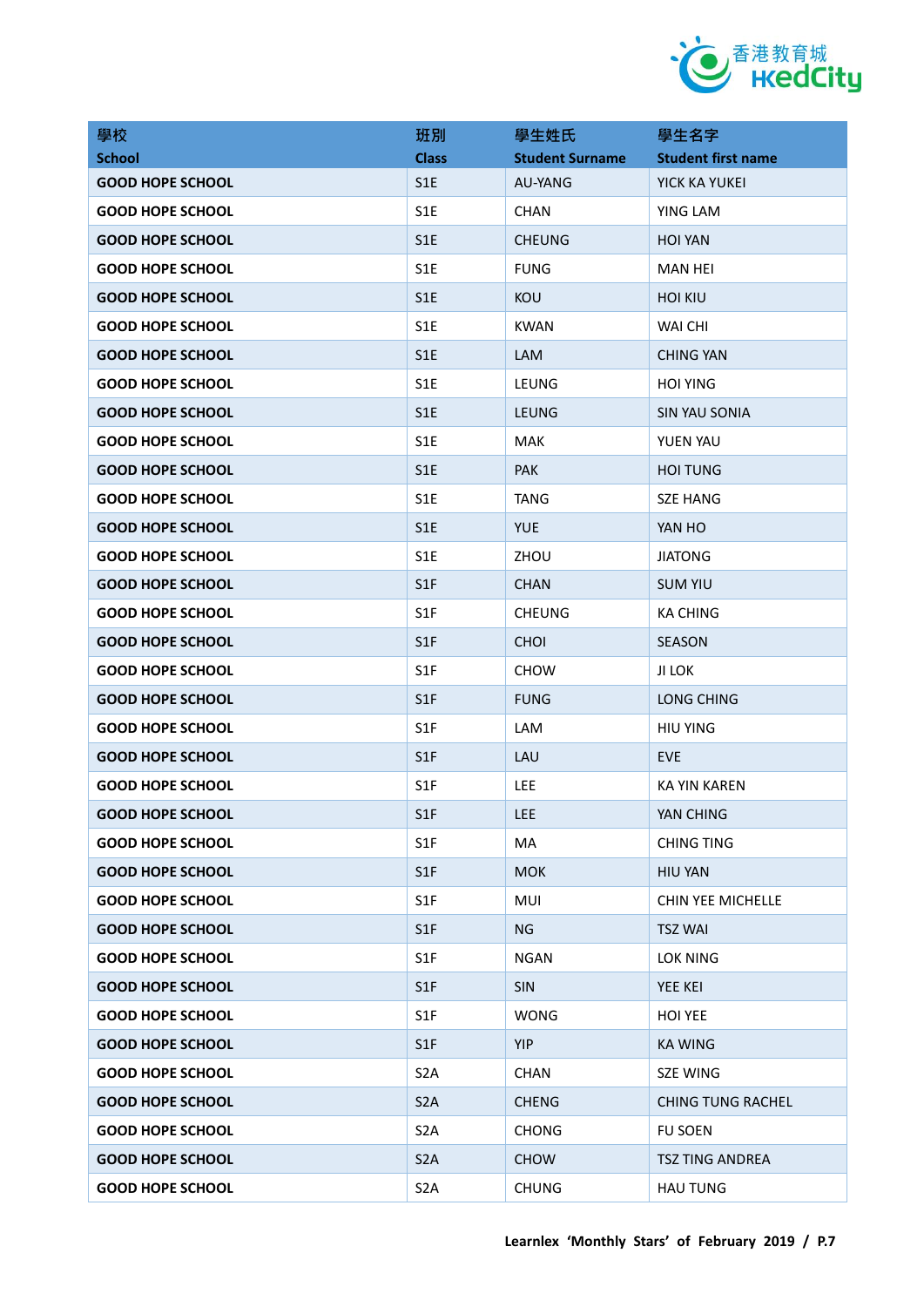

| 學校                      | 班別               | 學生姓氏                   | 學生名字                       |
|-------------------------|------------------|------------------------|----------------------------|
| <b>School</b>           | <b>Class</b>     | <b>Student Surname</b> | <b>Student first name</b>  |
| <b>GOOD HOPE SCHOOL</b> | S <sub>2</sub> A | HO                     | <b>WING YAN</b>            |
| <b>GOOD HOPE SCHOOL</b> | S <sub>2</sub> A | HUI                    | MONIQUE MAN HEI            |
| <b>GOOD HOPE SCHOOL</b> | S <sub>2</sub> A | <b>KWOK</b>            | <b>HEI YU KATIE</b>        |
| <b>GOOD HOPE SCHOOL</b> | S <sub>2</sub> A | LAM                    | WAI HEI ZELENE             |
| <b>GOOD HOPE SCHOOL</b> | S <sub>2</sub> A | LEE.                   | PING YI GRACE              |
| <b>GOOD HOPE SCHOOL</b> | S <sub>2</sub> A | LEUNG                  | <b>TSZ LING</b>            |
| <b>GOOD HOPE SCHOOL</b> | S <sub>2</sub> A | <b>LIE</b>             | <b>HIU CHING</b>           |
| <b>GOOD HOPE SCHOOL</b> | S <sub>2</sub> A | <b>MO YUNG</b>         | CHEE CHING JOCELYN         |
| <b>GOOD HOPE SCHOOL</b> | S <sub>2</sub> A | ΝG                     | <b>MAN FUNG</b>            |
| <b>GOOD HOPE SCHOOL</b> | S <sub>2</sub> A | <b>NG</b>              | <b>TSZ YEUK POLLIA</b>     |
| <b>GOOD HOPE SCHOOL</b> | S <sub>2</sub> A | <b>PANG</b>            | HO YAN                     |
| <b>GOOD HOPE SCHOOL</b> | S <sub>2</sub> A | <b>SUAIBU</b>          | NOOHU MUTHU ASIYA          |
|                         |                  |                        | <b>MABROOKA</b>            |
| <b>GOOD HOPE SCHOOL</b> | S <sub>2</sub> A | <b>TAI</b>             | <b>CHEUK YIU</b>           |
| <b>GOOD HOPE SCHOOL</b> | S <sub>2</sub> A | <b>TAN</b>             | <b>CHELSEA</b>             |
| <b>GOOD HOPE SCHOOL</b> | S <sub>2</sub> A | <b>TSANG</b>           | <b>HIU MAN</b>             |
| <b>GOOD HOPE SCHOOL</b> | S <sub>2</sub> A | <b>TSE</b>             | YU NING EUNICE             |
| <b>GOOD HOPE SCHOOL</b> | S <sub>2</sub> A | <b>WAN</b>             | <b>CHE CHING CHLOE</b>     |
| <b>GOOD HOPE SCHOOL</b> | S <sub>2</sub> A | YEUNG                  | <b>TSZ KIU</b>             |
| <b>GOOD HOPE SCHOOL</b> | S <sub>2</sub> A | <b>YUE</b>             | <b>CHRISTINE CHEUK HEI</b> |
| <b>GOOD HOPE SCHOOL</b> | S <sub>2</sub> B | AU-YEUNG               | <b>QIAN RU</b>             |
| <b>GOOD HOPE SCHOOL</b> | S <sub>2</sub> B | <b>CHAN</b>            | <b>HEI WUN</b>             |
| <b>GOOD HOPE SCHOOL</b> | S <sub>2</sub> B | CHAN                   | MAN HEI                    |
| <b>GOOD HOPE SCHOOL</b> | S <sub>2</sub> B | <b>CHAN</b>            | YING CHING                 |
| <b>GOOD HOPE SCHOOL</b> | S <sub>2</sub> B | <b>CHANG</b>           | YUI MAN                    |
| <b>GOOD HOPE SCHOOL</b> | S <sub>2</sub> B | <b>CHEN</b>            | <b>WAI YAN GRACE</b>       |
| <b>GOOD HOPE SCHOOL</b> | S <sub>2</sub> B | <b>CHENG</b>           | <b>HOI LING</b>            |
| <b>GOOD HOPE SCHOOL</b> | S <sub>2</sub> B | <b>CHENG</b>           | YI CHING EDEN              |
| <b>GOOD HOPE SCHOOL</b> | S <sub>2</sub> B | <b>CHI</b>             | YU CHING VALERIE           |
| <b>GOOD HOPE SCHOOL</b> | S <sub>2</sub> B | <b>CHIU</b>            | <b>TSZ WAI CHARLOTTE</b>   |
| <b>GOOD HOPE SCHOOL</b> | S <sub>2</sub> B | KO                     | <b>HIU YAN</b>             |
| <b>GOOD HOPE SCHOOL</b> | S <sub>2</sub> B | <b>KONG</b>            | HUI YAN JOYCE              |
| <b>GOOD HOPE SCHOOL</b> | S <sub>2</sub> B | <b>KWAN</b>            | <b>SHINY PHOEBE</b>        |
| <b>GOOD HOPE SCHOOL</b> | S <sub>2</sub> B | LAI                    | LOK CHING CHELSEA          |
| <b>GOOD HOPE SCHOOL</b> | S <sub>2</sub> B | LAM                    | <b>DOROTHY</b>             |
| <b>GOOD HOPE SCHOOL</b> | S <sub>2</sub> B | LAM                    | <b>HAU LAAM</b>            |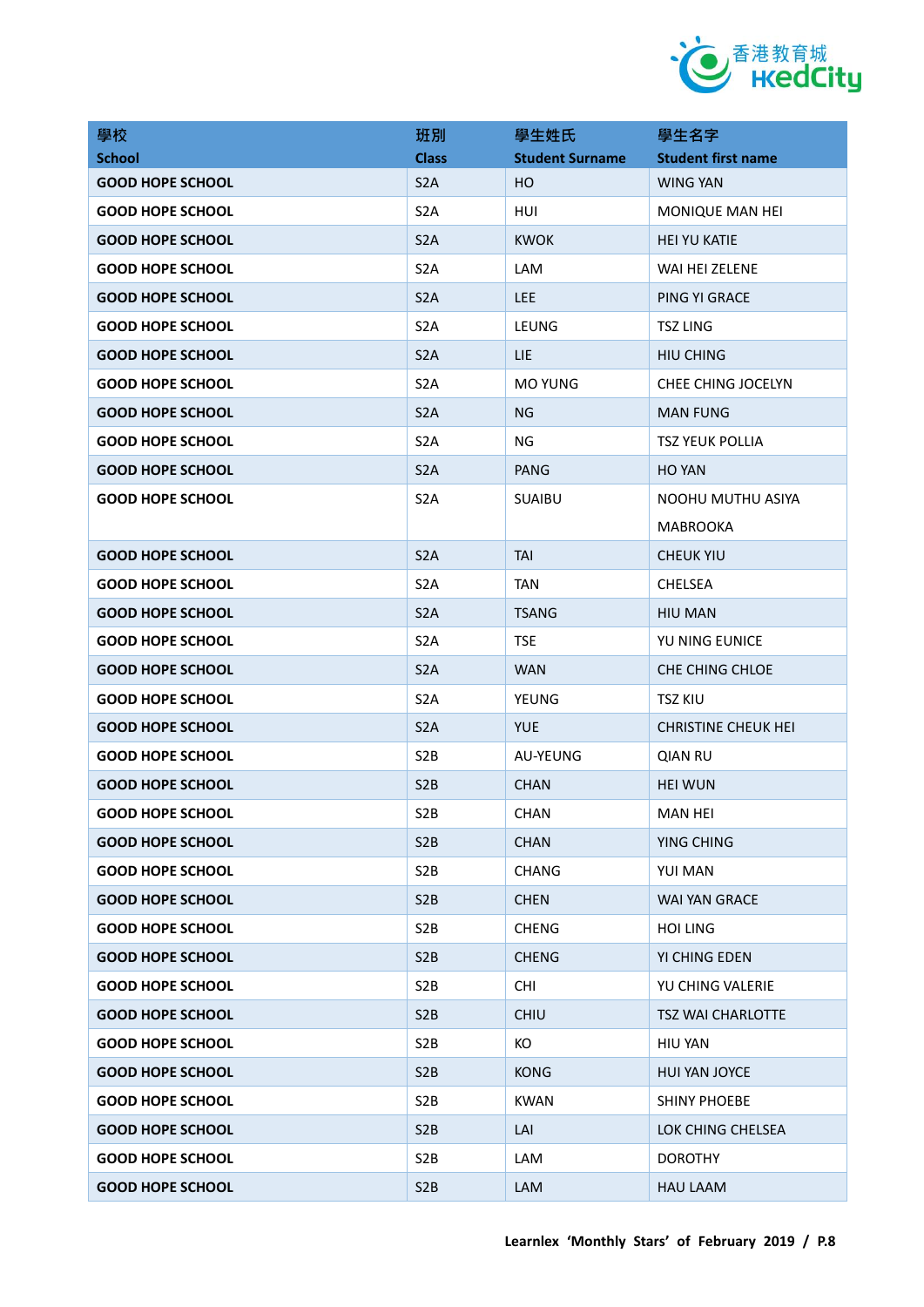

| 學校                      | 班別               | 學生姓氏                   | 學生名字                      |
|-------------------------|------------------|------------------------|---------------------------|
| <b>School</b>           | <b>Class</b>     | <b>Student Surname</b> | <b>Student first name</b> |
| <b>GOOD HOPE SCHOOL</b> | S <sub>2</sub> B | <b>LEE</b>             | SHERRY                    |
| <b>GOOD HOPE SCHOOL</b> | S <sub>2</sub> B | <b>LEE</b>             | <b>TSOI YING</b>          |
| <b>GOOD HOPE SCHOOL</b> | S <sub>2</sub> B | LEUNG                  | <b>CHING SHAN JESSIE</b>  |
| <b>GOOD HOPE SCHOOL</b> | S <sub>2</sub> B | <b>LEUNG</b>           | <b>NGA WING</b>           |
| <b>GOOD HOPE SCHOOL</b> | S <sub>2</sub> B | LEUNG                  | YU KWAN                   |
| <b>GOOD HOPE SCHOOL</b> | S <sub>2</sub> B | LI                     | <b>HOI CHING</b>          |
| <b>GOOD HOPE SCHOOL</b> | S <sub>2</sub> B | П                      | <b>KAIYING</b>            |
| <b>GOOD HOPE SCHOOL</b> | S <sub>2</sub> B | LI.                    | <b>SHEUNG NAM SHANNON</b> |
| <b>GOOD HOPE SCHOOL</b> | S <sub>2</sub> B | LIU                    | <b>CHEUK YIN</b>          |
| <b>GOOD HOPE SCHOOL</b> | S <sub>2</sub> B | LO                     | <b>YEE NING</b>           |
| <b>GOOD HOPE SCHOOL</b> | S <sub>2</sub> B | LUI                    | <b>TSOI CHING</b>         |
| <b>GOOD HOPE SCHOOL</b> | S <sub>2</sub> B | <b>NG</b>              | <b>KA YING</b>            |
| <b>GOOD HOPE SCHOOL</b> | S <sub>2</sub> B | <b>WONG</b>            | CHIN HEI                  |
| <b>GOOD HOPE SCHOOL</b> | S <sub>2</sub> B | <b>WONG</b>            | <b>HOI CHING</b>          |
| <b>GOOD HOPE SCHOOL</b> | S <sub>2</sub> B | <b>WONG</b>            | <b>TSZ YIN CHLOE</b>      |
| <b>GOOD HOPE SCHOOL</b> | S <sub>2</sub> B | <b>WONG</b>            | <b>WUN YAN</b>            |
| <b>GOOD HOPE SCHOOL</b> | S <sub>2</sub> C | AU                     | <b>HOI CHING</b>          |
| <b>GOOD HOPE SCHOOL</b> | S <sub>2</sub> C | <b>CHAN</b>            | YUEN WOON                 |
| <b>GOOD HOPE SCHOOL</b> | S <sub>2</sub> C | <b>CHEUNG</b>          | <b>NGA MAN</b>            |
| <b>GOOD HOPE SCHOOL</b> | S <sub>2</sub> C | <b>CHU</b>             | YUEN KIU TIBBIE           |
| <b>GOOD HOPE SCHOOL</b> | S <sub>2</sub> C | <b>FUNG</b>            | PIK SHA                   |
| <b>GOOD HOPE SCHOOL</b> | S <sub>2</sub> C | <b>HUNG</b>            | <b>LING YAN</b>           |
| <b>GOOD HOPE SCHOOL</b> | S <sub>2</sub> C | IP                     | <b>HOI CHING</b>          |
| <b>GOOD HOPE SCHOOL</b> | S <sub>2</sub> C | LI.                    | <b>CHING YAN</b>          |
| <b>GOOD HOPE SCHOOL</b> | S <sub>2</sub> C | П                      | YI CHING                  |
| <b>GOOD HOPE SCHOOL</b> | S <sub>2</sub> C | LO                     | <b>LOK YI</b>             |
| <b>GOOD HOPE SCHOOL</b> | S <sub>2</sub> C | <b>TSE</b>             | <b>TSZ CHING</b>          |
| <b>GOOD HOPE SCHOOL</b> | S <sub>2</sub> C | <b>WAN</b>             | <b>KATSUN</b>             |
| <b>GOOD HOPE SCHOOL</b> | S <sub>2</sub> C | <b>WONG</b>            | <b>CHONG KI</b>           |
| <b>GOOD HOPE SCHOOL</b> | S <sub>2</sub> C | WU                     | <b>HEI YIU</b>            |
| <b>GOOD HOPE SCHOOL</b> | S <sub>2</sub> C | YEUNG                  | YING KI                   |
| <b>GOOD HOPE SCHOOL</b> | S <sub>2</sub> C | YU                     | <b>HIU CHING</b>          |
| <b>GOOD HOPE SCHOOL</b> | S <sub>2</sub> D | <b>CHOY</b>            | <b>KIT CHING</b>          |
| <b>GOOD HOPE SCHOOL</b> | S <sub>2</sub> D | HAO                    | <b>YU XUAN</b>            |
| <b>GOOD HOPE SCHOOL</b> | S <sub>2</sub> D | LAM                    | OI SHUN                   |
| <b>GOOD HOPE SCHOOL</b> | S <sub>2</sub> D | LAU                    | <b>TSOI LAM</b>           |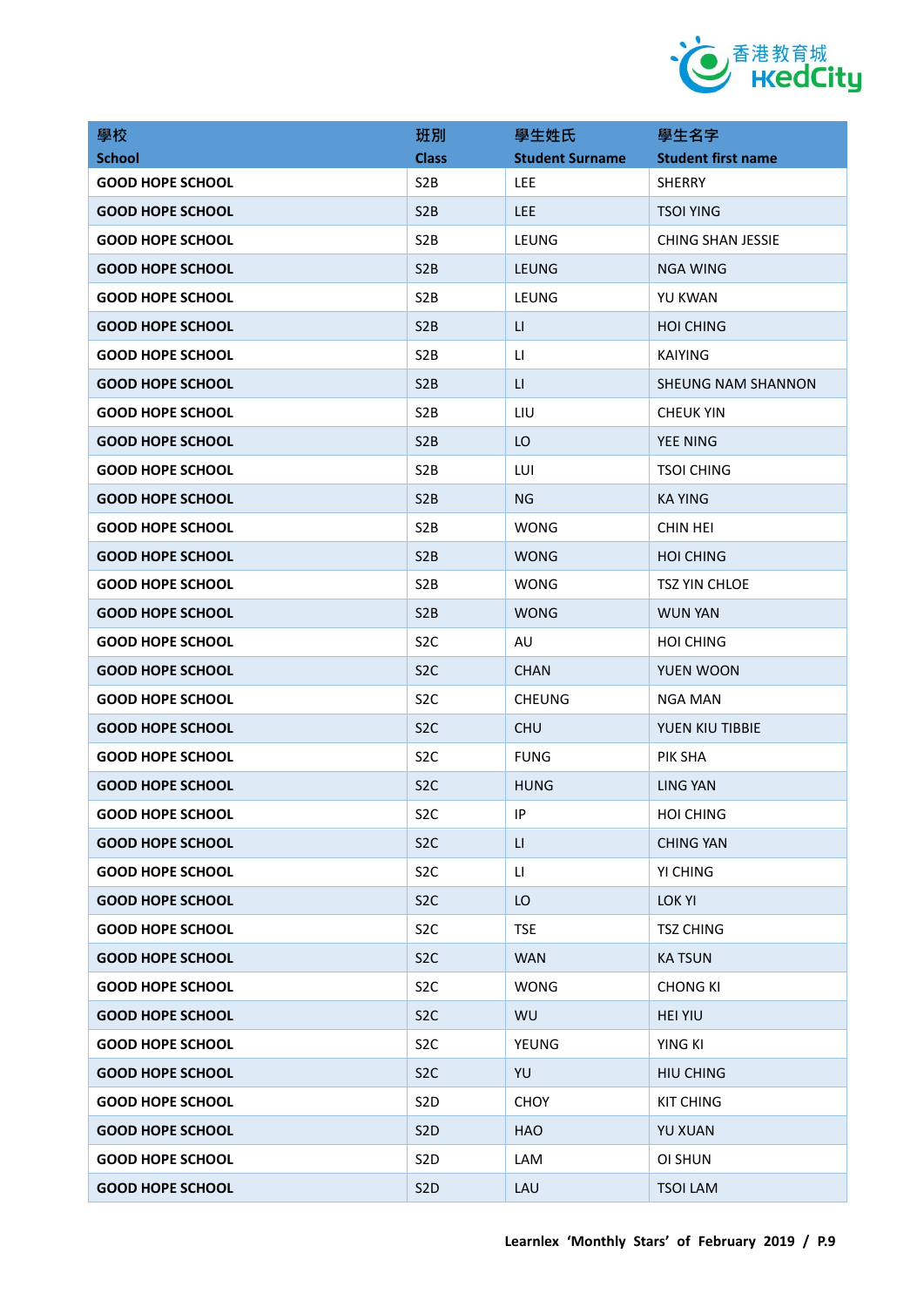

| 學校                      | 班別               | 學生姓氏                   | 學生名字                      |
|-------------------------|------------------|------------------------|---------------------------|
| <b>School</b>           | <b>Class</b>     | <b>Student Surname</b> | <b>Student first name</b> |
| <b>GOOD HOPE SCHOOL</b> | S <sub>2</sub> D | <b>LEE</b>             | <b>CHING MAN</b>          |
| <b>GOOD HOPE SCHOOL</b> | S <sub>2</sub> D | <b>LEE</b>             | <b>KA WING</b>            |
| <b>GOOD HOPE SCHOOL</b> | S <sub>2</sub> D | <b>LEE</b>             | YUI TUNG                  |
| <b>GOOD HOPE SCHOOL</b> | S <sub>2</sub> D | LEUNG                  | LI KI NICOLE              |
| <b>GOOD HOPE SCHOOL</b> | S <sub>2</sub> D | LI.                    | <b>YUET YI</b>            |
| <b>GOOD HOPE SCHOOL</b> | S <sub>2</sub> D | <b>SHUM</b>            | <b>WUT CHING ABIGAIL</b>  |
| <b>GOOD HOPE SCHOOL</b> | S <sub>2</sub> D | <b>SUN</b>             | <b>KA YING</b>            |
| <b>GOOD HOPE SCHOOL</b> | S <sub>2</sub> D | WU                     | LOK YAN                   |
| <b>GOOD HOPE SCHOOL</b> | S <sub>2</sub> E | <b>CHAN</b>            | <b>CHEUK YING CHRISTY</b> |
| <b>GOOD HOPE SCHOOL</b> | S <sub>2</sub> E | <b>CHAN</b>            | <b>HIU TUNG</b>           |
| <b>GOOD HOPE SCHOOL</b> | S <sub>2</sub> E | <b>CHAN</b>            | <b>HOI CHING</b>          |
| <b>GOOD HOPE SCHOOL</b> | S <sub>2</sub> E | HO.                    | <b>JEANIE CHI YAN</b>     |
| <b>GOOD HOPE SCHOOL</b> | S <sub>2</sub> E | IP                     | <b>TAK SAU</b>            |
| <b>GOOD HOPE SCHOOL</b> | S <sub>2</sub> E | LEUNG                  | <b>TSZ HEI JANICE</b>     |
| <b>GOOD HOPE SCHOOL</b> | S <sub>2E</sub>  | MA                     | WING SUM                  |
| <b>GOOD HOPE SCHOOL</b> | S <sub>2</sub> E | PIN                    | <b>HO CHING</b>           |
| <b>GOOD HOPE SCHOOL</b> | S <sub>2E</sub>  | <b>TSE</b>             | WAI YU SARA               |
| <b>GOOD HOPE SCHOOL</b> | S <sub>2</sub> E | <b>WONG</b>            | SZE YU                    |
| <b>GOOD HOPE SCHOOL</b> | S <sub>2</sub> E | <b>WOO</b>             | <b>HIU YAN</b>            |
| <b>GOOD HOPE SCHOOL</b> | S <sub>2E</sub>  | YU                     | <b>WING IN</b>            |
| <b>GOOD HOPE SCHOOL</b> | S <sub>2F</sub>  | <b>CHAN</b>            | <b>CHEUK YING</b>         |
| <b>GOOD HOPE SCHOOL</b> | S <sub>2F</sub>  | <b>CHAN</b>            | SUEIE LOK CHI             |
| <b>GOOD HOPE SCHOOL</b> | S <sub>2F</sub>  | <b>CHAN</b>            | SZE CHIT                  |
| <b>GOOD HOPE SCHOOL</b> | S <sub>2F</sub>  | <b>CHAN</b>            | <b>WING KI KANICE</b>     |
| <b>GOOD HOPE SCHOOL</b> | S <sub>2F</sub>  | <b>CHEUNG</b>          | <b>HOI TING</b>           |
| <b>GOOD HOPE SCHOOL</b> | S <sub>2F</sub>  | <b>CHU</b>             | <b>WING TUNG</b>          |
| <b>GOOD HOPE SCHOOL</b> | S <sub>2F</sub>  | <b>FUNG</b>            | WING TUNG                 |
| <b>GOOD HOPE SCHOOL</b> | S <sub>2F</sub>  | <b>KWAN</b>            | <b>TSZ TUNG</b>           |
| <b>GOOD HOPE SCHOOL</b> | S <sub>2F</sub>  | LEE                    | <b>ISABEL CHEUK YAN</b>   |
| <b>GOOD HOPE SCHOOL</b> | S <sub>2F</sub>  | <b>LEUNG</b>           | KA YAN CHARLIZE           |
| <b>GOOD HOPE SCHOOL</b> | S <sub>2F</sub>  | LIU                    | YARUI                     |
| <b>GOOD HOPE SCHOOL</b> | S <sub>2F</sub>  | NG                     | <b>TING YU</b>            |
| <b>GOOD HOPE SCHOOL</b> | S <sub>2F</sub>  | <b>SHUM</b>            | <b>CHEUK LAM</b>          |
| <b>GOOD HOPE SCHOOL</b> | S <sub>2F</sub>  | <b>TANG</b>            | <b>HOI LUN GRACE</b>      |
| <b>GOOD HOPE SCHOOL</b> | S <sub>2F</sub>  | <b>TSE</b>             | YAN YING                  |
| <b>GOOD HOPE SCHOOL</b> | S <sub>2F</sub>  | YEUNG                  | <b>TSZ KIU</b>            |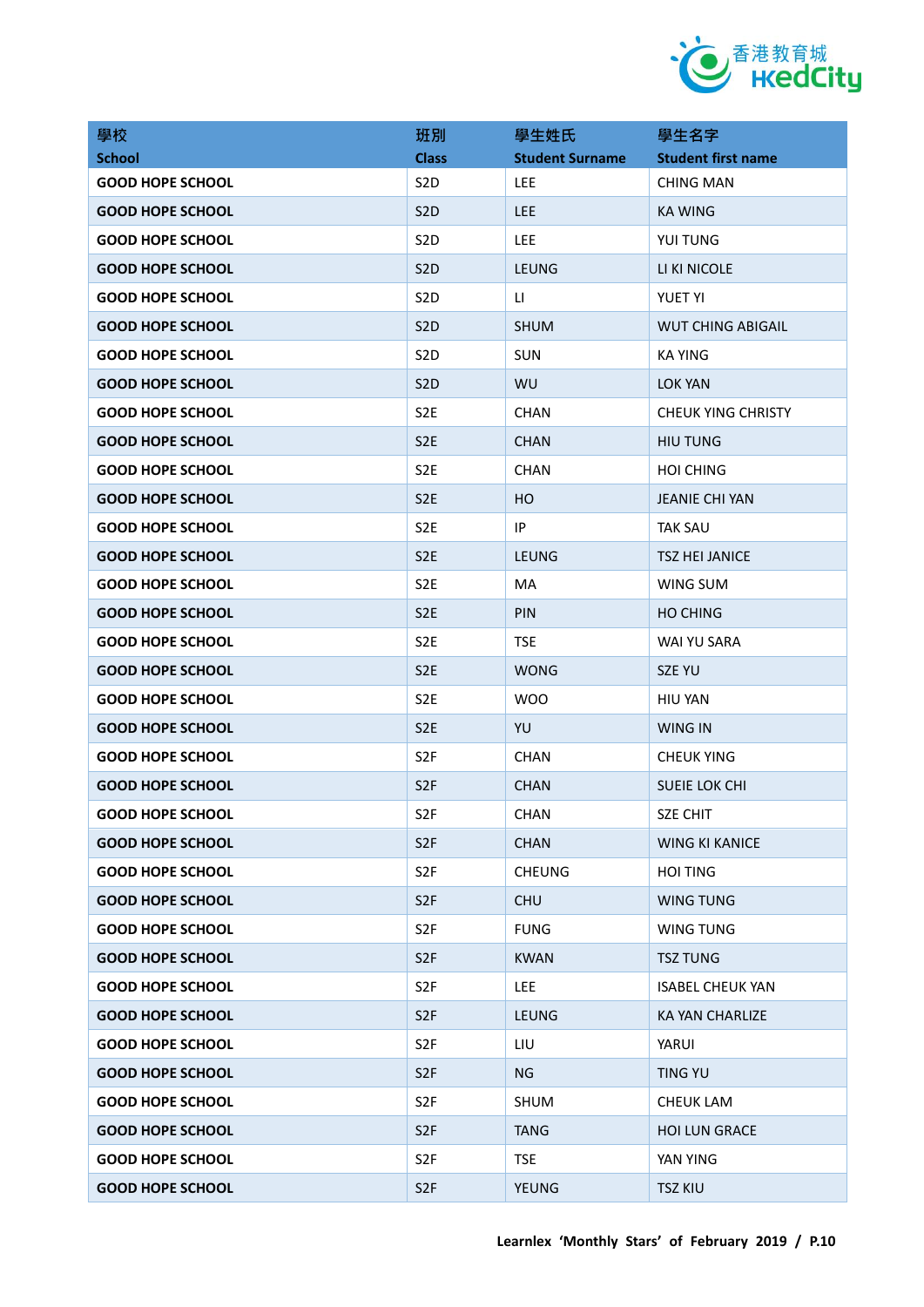

| 學校                                          | 班別               | 學生姓氏                   | 學生名字                      |
|---------------------------------------------|------------------|------------------------|---------------------------|
| <b>School</b>                               | <b>Class</b>     | <b>Student Surname</b> | <b>Student first name</b> |
| <b>GOOD HOPE SCHOOL</b>                     | S <sub>3</sub> D | HO                     | <b>HEI TING</b>           |
| HK INST OF EDU JOCKEY CLUB PRI SCH          | P4A              | <b>CHUI</b>            | <b>TSZ LOK</b>            |
| LOK SIN TONG LEUNG KAU KUI PRI SCH          | P4B              | <b>CHAN</b>            | <b>TING KWAN</b>          |
| LOK SIN TONG LEUNG KAU KUI PRI SCH          | P4B              | LAM                    | <b>CHING YEUNG</b>        |
| LOK SIN TONG LEUNG KAU KUI PRI SCH          | P4B              | LAM                    | <b>KA WING</b>            |
| LOK SIN TONG LEUNG KAU KUI PRI SCH          | P4B              | LIN                    | <b>TSAMYI</b>             |
| LOK SIN TONG LEUNG KAU KUI PRI SCH          | P4B              | <b>SIN</b>             | <b>PAK YIN</b>            |
| LOK SIN TONG LEUNG KAU KUI PRI SCH          | P4B              | <b>TANG</b>            | <b>KA LEE</b>             |
| LOK SIN TONG LEUNG KAU KUI PRI SCH          | P6A              | OR                     | HO YIU NATHAN             |
| <b>MENG TAK CATHOLIC SCHOOL</b>             | P3B              | <b>WOO</b>             | <b>NERINA</b>             |
| <b>MENG TAK CATHOLIC SCHOOL</b>             | P4B              | <b>FOK</b>             | <b>WIN KIU</b>            |
| PLK DR. JIMMY WONG CHI-HO (TSV) P S         | P <sub>3</sub> A | <b>WONG</b>            | <b>PAK MAN</b>            |
| PLK TIN KA PING PRIMARY SCHOOL              | P <sub>4</sub> A | <b>CHEN</b>            | <b>CHAK KUEN TYRONE</b>   |
| SACRED HEART CANOSSIAN SCHOOL(WHOLE         | P3B              | <b>NGAI</b>            | <b>HAILEY</b>             |
| DAY)                                        |                  |                        |                           |
| SACRED HEART CANOSSIAN SCHOOL(WHOLE<br>DAY) | P <sub>3</sub> D | <b>TAM</b>             | LOK SUM                   |
| SACRED HEART CANOSSIAN SCHOOL(WHOLE         | P <sub>3</sub> D | <b>TANG</b>            | <b>KA YAN</b>             |
| DAY)                                        |                  |                        |                           |
| SACRED HEART CANOSSIAN SCHOOL(WHOLE         | P4B              | LEUNG                  | YAN YU                    |
| DAY)                                        |                  |                        |                           |
| SACRED HEART CANOSSIAN SCHOOL(WHOLE         | P4C              | LAU                    | <b>YU KIU</b>             |
| DAY)                                        |                  |                        |                           |
| SACRED HEART CANOSSIAN SCHOOL(WHOLE         | P4D              | <b>HUANG</b>           | <b>ALICE</b>              |
| DAY)                                        |                  |                        |                           |
| SACRED HEART CANOSSIAN SCHOOL(WHOLE         | P4E              | LAU                    | <b>MUK HIU</b>            |
| DAY)                                        |                  |                        |                           |
| SACRED HEART CANOSSIAN SCHOOL(WHOLE         | P5C              | <b>WONG</b>            | <b>KWOK TAO</b>           |
| DAY)                                        |                  |                        |                           |
| SHA TAU KOK CENTRAL PRIMARY SCHOOL          | P3B              | <b>WANG</b>            | <b>ZHONGHAO</b>           |
| SHA TAU KOK CENTRAL PRIMARY SCHOOL          | P5A              | ZENG                   | <b>HONGXING</b>           |
| SHEK LEI ST. JOHN'S CATHOLIC PRIMARY        | P4A              | $\mathsf{L}\mathsf{I}$ | <b>ZIXUAN</b>             |
| <b>SCHOOL</b>                               |                  |                        |                           |
| SHEK LEI ST. JOHN'S CATHOLIC PRIMARY        | P4C              | <b>CHOY</b>            | DARRYL CHEUK HO           |
| <b>SCHOOL</b>                               |                  |                        |                           |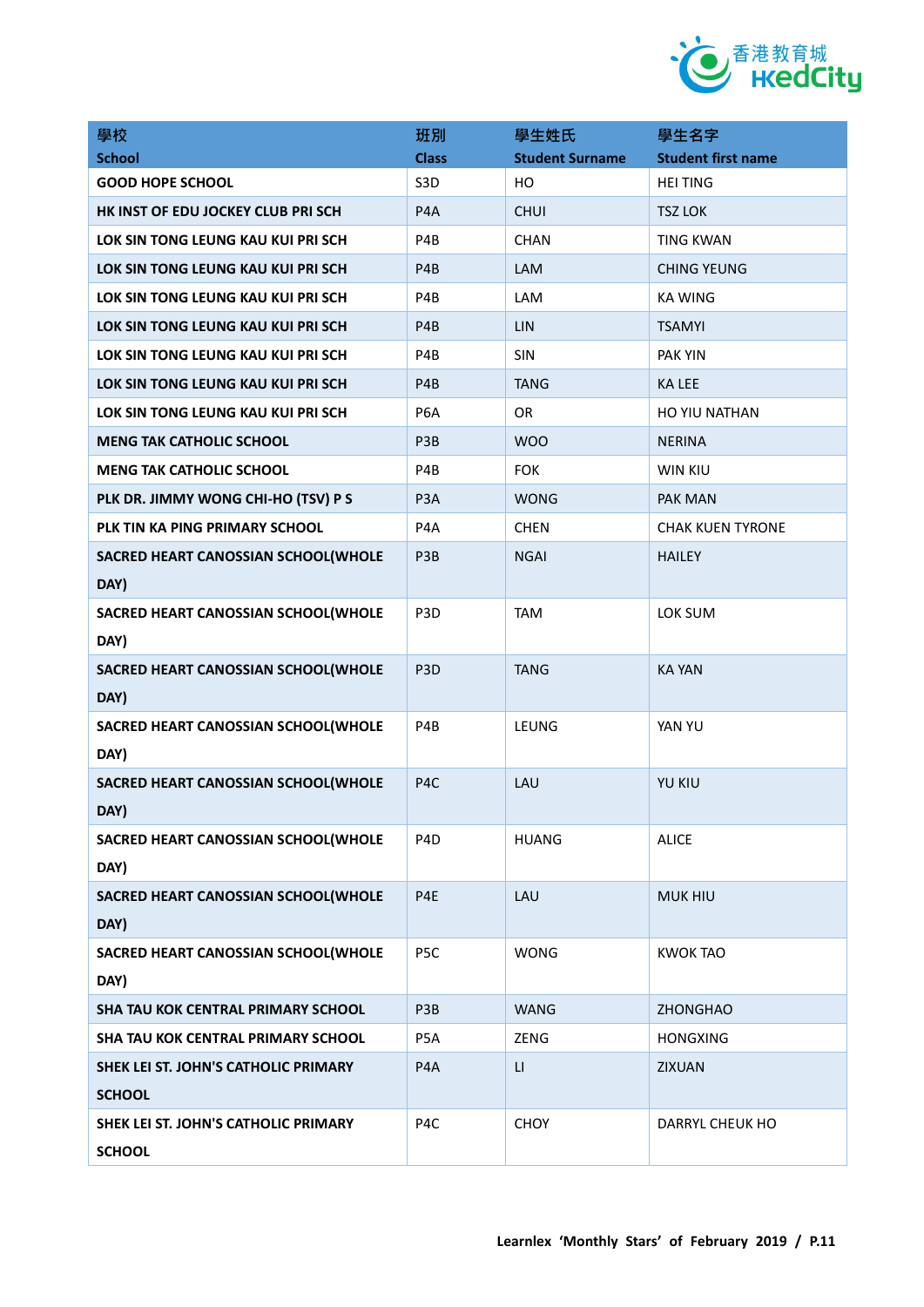

| 學校                                          | 班別               | 學生姓氏                   | 學生名字                       |
|---------------------------------------------|------------------|------------------------|----------------------------|
| <b>School</b>                               | <b>Class</b>     | <b>Student Surname</b> | <b>Student first name</b>  |
| SHEK LEI ST. JOHN'S CATHOLIC PRIMARY        | P <sub>5</sub> B | <b>HUNG</b>            | <b>KAPO</b>                |
| <b>SCHOOL</b>                               |                  |                        |                            |
| SHEK LEI ST. JOHN'S CATHOLIC PRIMARY        | P <sub>6</sub> C | <b>CHANG</b>           | <b>CHEUK HIN</b>           |
| <b>SCHOOL</b>                               |                  |                        |                            |
| <b>SHEK LEI ST. JOHN'S CATHOLIC PRIMARY</b> | P <sub>6</sub> C | <b>CHEUNG</b>          | <b>CHUN YU</b>             |
| <b>SCHOOL</b>                               |                  |                        |                            |
| SI YUAN SCHOOL OF THE PRECIOUS BLOOD        | P <sub>3</sub> A | YEUNG                  | <b>CHUNG HEI HAYDN</b>     |
| SI YUAN SCHOOL OF THE PRECIOUS BLOOD        | P <sub>4</sub> D | <b>CHAN</b>            | <b>KWAN HO</b>             |
| SI YUAN SCHOOL OF THE PRECIOUS BLOOD        | P <sub>5</sub> A | <b>CHAN</b>            | LOK HEI                    |
| SI YUAN SCHOOL OF THE PRECIOUS BLOOD        | P <sub>5</sub> A | $\mathsf{L}$           | <b>BRYAN CHI YUEN</b>      |
| SI YUAN SCHOOL OF THE PRECIOUS BLOOD        | P <sub>5</sub> A | LI.                    | <b>MAN LAM</b>             |
| SI YUAN SCHOOL OF THE PRECIOUS BLOOD        | P <sub>5</sub> A | LING                   | <b>CHEUK LAM</b>           |
| SKH WING CHUN PRIMARY SCHOOL                | P <sub>2C</sub>  | <b>DING</b>            | MIA                        |
| SKH WING CHUN PRIMARY SCHOOL                | P <sub>5</sub> A | LIU                    | <b>SZE YU</b>              |
| SKH WING CHUN PRIMARY SCHOOL                | P5C              | WU                     | QIAOQIAO                   |
| SKH WING CHUN PRIMARY SCHOOL                | P <sub>6</sub> A | <b>LAW</b>             | <b>KA YEUNG</b>            |
| SKH WING CHUN PRIMARY SCHOOL                | P6C              | <b>CHUNG</b>           | MAN HO                     |
| ST PAUL'S CONVENT SCHOOL                    | S1A              | <b>CHENG</b>           | <b>VALARIE</b>             |
| ST PAUL'S CONVENT SCHOOL                    | S <sub>1</sub> A | CHU                    | TIN YU SOFIA               |
| ST PAUL'S CONVENT SCHOOL                    | S <sub>1</sub> A | <b>KAUR</b>            | <b>PUNEET</b>              |
| <b>ST PAUL'S CONVENT SCHOOL</b>             | S <sub>1</sub> A | <b>LEE</b>             | <b>CHING YAN STEPHANIE</b> |
| <b>ST PAUL'S CONVENT SCHOOL</b>             | S <sub>1</sub> A | LIU                    | <b>TSZ KEI</b>             |
| ST PAUL'S CONVENT SCHOOL                    | S1A              | VILLANUEVA             | ERIKA MARIE JAVALERA       |
| <b>ST PAUL'S CONVENT SCHOOL</b>             | S1L              | <b>CHENG</b>           | WING SUM SAMANTHA          |
| <b>ST PAUL'S CONVENT SCHOOL</b>             | S <sub>1</sub> L | CHEUNG                 | KA CHI                     |
| <b>ST PAUL'S CONVENT SCHOOL</b>             | S1L              | <b>CHIANG</b>          | <b>JANE KATRINA</b>        |
| <b>ST PAUL'S CONVENT SCHOOL</b>             | S <sub>1</sub> L | <b>CHUANG</b>          | HOI LAM                    |
| <b>ST PAUL'S CONVENT SCHOOL</b>             | S1L              | LAI                    | <b>CHEUK LAM</b>           |
| <b>ST PAUL'S CONVENT SCHOOL</b>             | S <sub>1</sub> L | LAM                    | <b>CHING CORINA</b>        |
| <b>ST PAUL'S CONVENT SCHOOL</b>             | S <sub>1</sub> L | LAM                    | <b>TIN OI CHRISTINE</b>    |
| <b>ST PAUL'S CONVENT SCHOOL</b>             | S <sub>1</sub> L | <b>LEE</b>             | <b>KATE THERESE</b>        |
| <b>ST PAUL'S CONVENT SCHOOL</b>             | S1L              | LO                     | <b>HOI WAN JANIS</b>       |
| <b>ST PAUL'S CONVENT SCHOOL</b>             | S <sub>1</sub> L | LO                     | YI TING JANICE             |
| <b>ST PAUL'S CONVENT SCHOOL</b>             | S1L              | <b>MAK</b>             | <b>HOI YAN</b>             |
| <b>ST PAUL'S CONVENT SCHOOL</b>             | S <sub>1</sub> L | <b>WONG</b>            | CHEUK LAM JOLENE           |
| ST PAUL'S CONVENT SCHOOL                    | S <sub>1</sub> L | <b>WONG</b>            | <b>CHEUK WUN</b>           |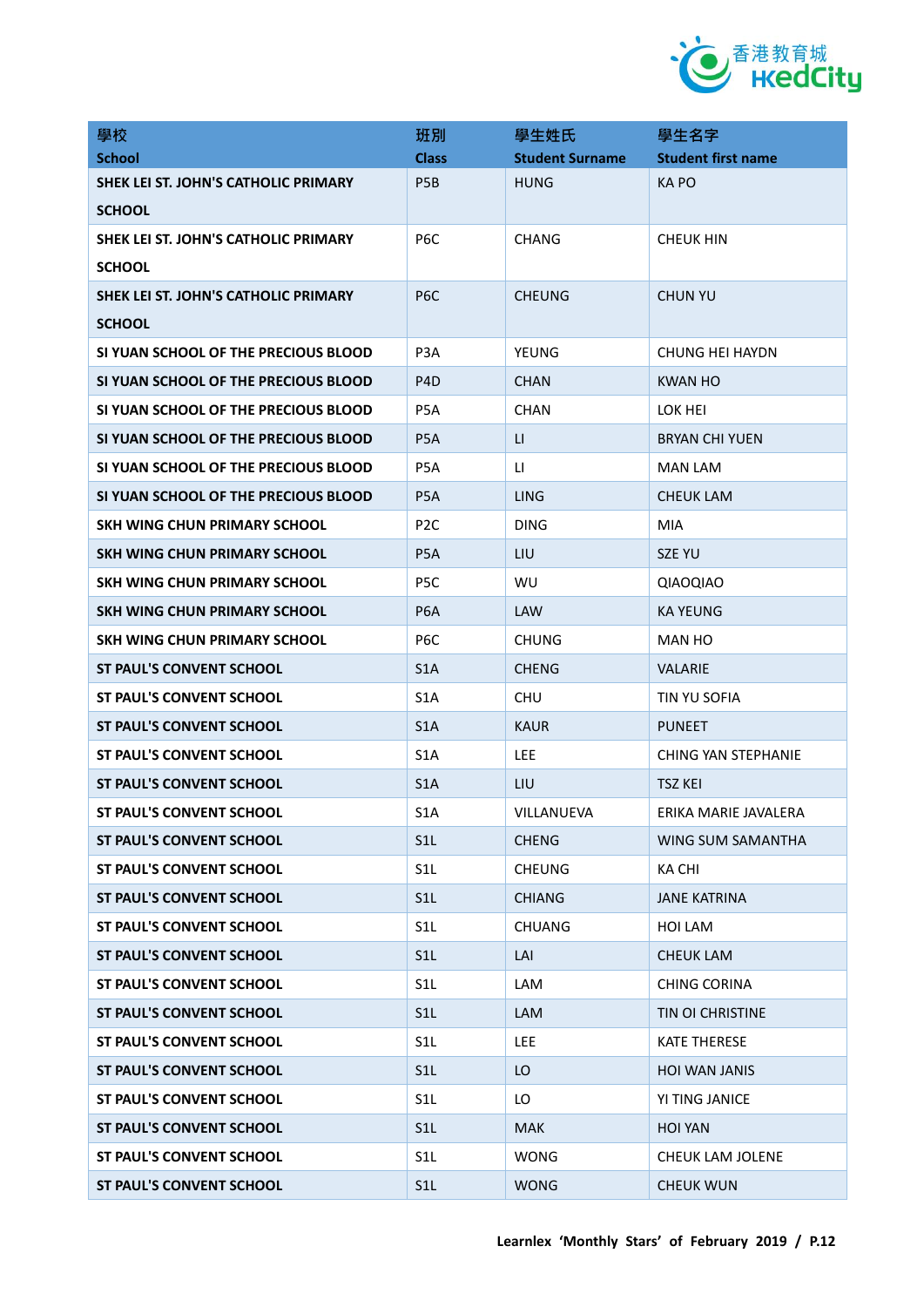

| 學校                                     | 班別               | 學生姓氏                   | 學生名字                      |
|----------------------------------------|------------------|------------------------|---------------------------|
| <b>School</b>                          | <b>Class</b>     | <b>Student Surname</b> | <b>Student first name</b> |
| ST PAUL'S CONVENT SCHOOL               | S <sub>1</sub> L | YEUNG                  | NGA SIN                   |
| <b>ST PAUL'S CONVENT SCHOOL</b>        | S <sub>1</sub> P | <b>CHAN</b>            | <b>HEI TUNG SAMANTHA</b>  |
| ST PAUL'S CONVENT SCHOOL               | S <sub>15</sub>  | <b>CHAN</b>            | LONG NING                 |
| <b>ST PAUL'S CONVENT SCHOOL</b>        | S <sub>15</sub>  | <b>CHAN</b>            | YAN KIU                   |
| <b>ST PAUL'S CONVENT SCHOOL</b>        | S <sub>15</sub>  | <b>CHENG</b>           | WING YIU CHERI            |
| <b>ST PAUL'S CONVENT SCHOOL</b>        | S <sub>15</sub>  | <b>CHEUNG</b>          | SI YA ELINOR              |
| <b>ST PAUL'S CONVENT SCHOOL</b>        | S <sub>15</sub>  | <b>CHEUNG</b>          | <b>YUET SHAN</b>          |
| <b>ST PAUL'S CONVENT SCHOOL</b>        | S <sub>15</sub>  | HО                     | <b>MAN HEI JASMINE</b>    |
| <b>ST PAUL'S CONVENT SCHOOL</b>        | S <sub>15</sub>  | <b>KAJIMOTO</b>        | <b>HARUNA</b>             |
| <b>ST PAUL'S CONVENT SCHOOL</b>        | S <sub>15</sub>  | <b>KWOK</b>            | <b>MEGAN JANE</b>         |
| <b>ST PAUL'S CONVENT SCHOOL</b>        | S <sub>1</sub> S | <b>LEE</b>             | <b>HEI LAM ALVINA</b>     |
| <b>ST PAUL'S CONVENT SCHOOL</b>        | S <sub>15</sub>  | <b>LEE</b>             | YAN LAM JANICE            |
| ST PAUL'S CONVENT SCHOOL               | S <sub>15</sub>  | LI.                    | <b>TAMMY</b>              |
| ST PAUL'S CONVENT SCHOOL               | S <sub>15</sub>  | LUI                    | <b>CHEUK YEE ZOE</b>      |
| <b>ST PAUL'S CONVENT SCHOOL</b>        | S <sub>15</sub>  | <b>LUPIS</b>           | <b>EVELYN</b>             |
| <b>ST PAUL'S CONVENT SCHOOL</b>        | S <sub>15</sub>  | <b>MAK</b>             | <b>WING HUEN EUNICE</b>   |
| <b>ST PAUL'S CONVENT SCHOOL</b>        | S <sub>15</sub>  | <b>MAK</b>             | YAN HEI ANDRESSA          |
| <b>ST PAUL'S CONVENT SCHOOL</b>        | S <sub>15</sub>  | <b>SUM</b>             | LOK YIN                   |
| ST PAUL'S CONVENT SCHOOL               | S1T              | <b>CHAN</b>            | CHEUK LAM CHARLENE        |
| <b>ST PAUL'S CONVENT SCHOOL</b>        | S1T              | <b>CHAN</b>            | <b>HO YAU</b>             |
| <b>ST PAUL'S CONVENT SCHOOL</b>        | S1T              | <b>CHAN</b>            | YUNG KA                   |
| <b>ST PAUL'S CONVENT SCHOOL</b>        | S <sub>1</sub> T | <b>CHOW</b>            | <b>SIN YU</b>             |
| <b>ST PAUL'S CONVENT SCHOOL</b>        | S1T              | LI.                    | YONGXUAN                  |
| <b>ST PAUL'S CONVENT SCHOOL</b>        | S1T              | LO                     | YI CHING KRISTIE          |
| ST PAUL'S CONVENT SCHOOL               | S1T              | LU                     | YING YU BELLE             |
| <b>ST PAUL'S CONVENT SCHOOL</b>        | S1T              | <b>POON</b>            | <b>CHI YUNG AIMEE</b>     |
| <b>ST PAUL'S CONVENT SCHOOL</b>        | S1T              | <b>TSANG</b>           | HEI CHING MICHELLE        |
| ST PAUL'S CONVENT SCHOOL               | S1T              | <b>WANG</b>            | YI NAN ELAINE             |
| TWGH SIN CHU WAN PRIMARY SCHOOL        | P3C              | <b>CHEN</b>            | YAU YIN                   |
| <b>TWGH SIN CHU WAN PRIMARY SCHOOL</b> | P <sub>3</sub> C | LAU                    | <b>WING CHING</b>         |
| TWGH SIN CHU WAN PRIMARY SCHOOL        | P4C              | LAM                    | <b>NOK KAN</b>            |
| TWGH SIN CHU WAN PRIMARY SCHOOL        | P <sub>5</sub> C | <b>CHAN</b>            | <b>CHEUK YIN</b>          |
| <b>TWGH SIN CHU WAN PRIMARY SCHOOL</b> | P5C              | <b>POON</b>            | <b>KA CHEUK</b>           |
| TWGH SIN CHU WAN PRIMARY SCHOOL        | P <sub>5</sub> C | XU                     | LE FAN ROLAND             |
| WAI CHOW PUBLIC SCHOOL (SHEUNG SHUI)   | P3A              | SO.                    | <b>TSOI MEI</b>           |
| WAI CHOW PUBLIC SCHOOL (SHEUNG SHUI)   | P3B              | <b>CHEUNG</b>          | <b>CHAK SHING</b>         |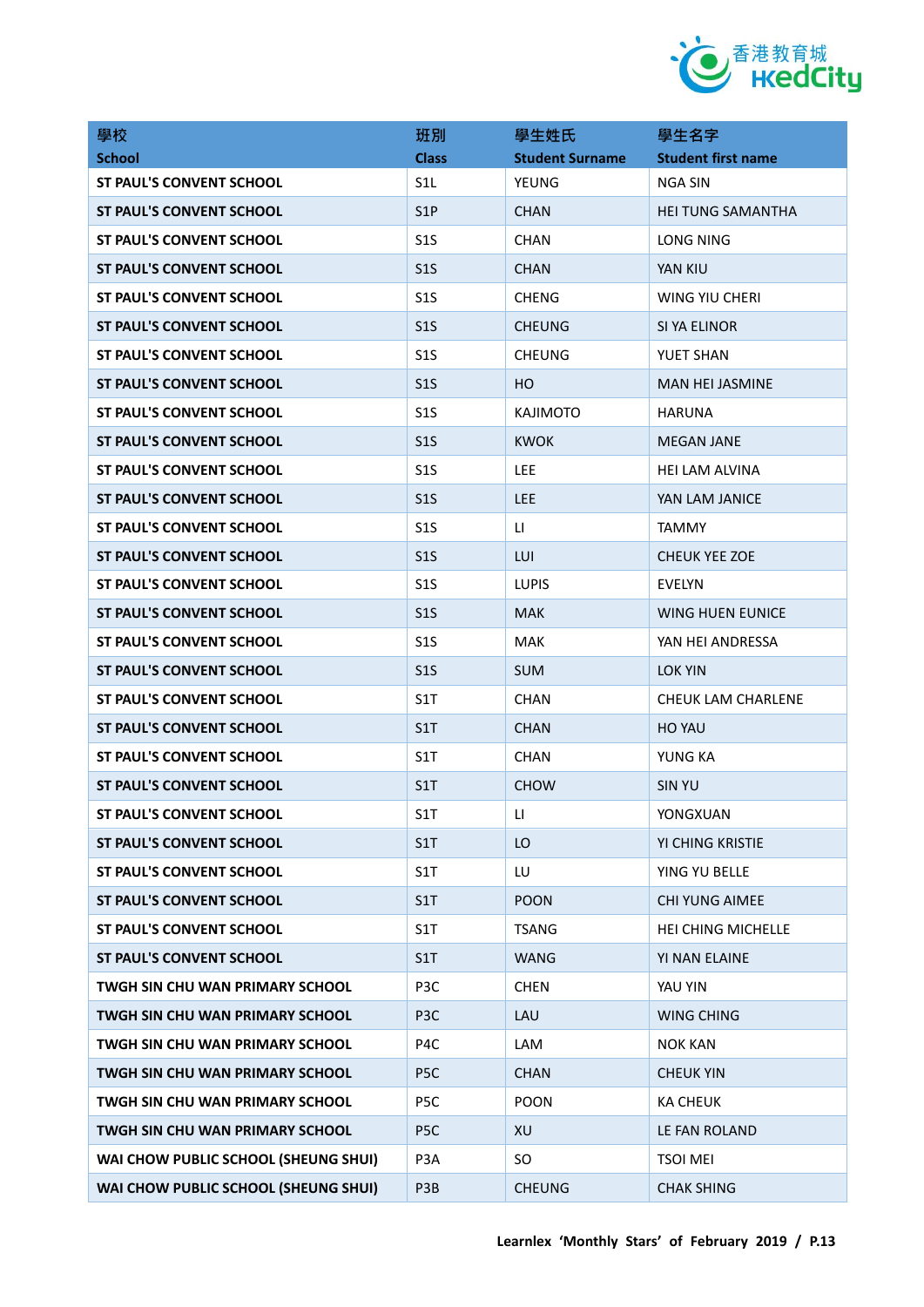

| 學校                                   | 班別               | 學生姓氏                   | 學生名字                      |
|--------------------------------------|------------------|------------------------|---------------------------|
| <b>School</b>                        | <b>Class</b>     | <b>Student Surname</b> | <b>Student first name</b> |
| WAI CHOW PUBLIC SCHOOL (SHEUNG SHUI) | P3B              | LEE                    | <b>HIU LAAM</b>           |
| WAI CHOW PUBLIC SCHOOL (SHEUNG SHUI) | P3B              | LIU                    | <b>KING FUNG</b>          |
| WAI CHOW PUBLIC SCHOOL (SHEUNG SHUI) | P <sub>3</sub> D | WU                     | YIN LAM                   |
| WAI CHOW PUBLIC SCHOOL (SHEUNG SHUI) | P4A              | <b>TANG</b>            | YEE LAM                   |
| WAI CHOW PUBLIC SCHOOL (SHEUNG SHUI) | P4B              | <b>ZHANG</b>           | <b>XIAN YUAN</b>          |
| WAI CHOW PUBLIC SCHOOL (SHEUNG SHUI) | P <sub>4</sub> D | <b>CHAN</b>            | <b>CHARLIZE</b>           |
| WAI CHOW PUBLIC SCHOOL (SHEUNG SHUI) | P <sub>4</sub> D | <b>SUN</b>             | YIK HIM                   |
| WAI CHOW PUBLIC SCHOOL (SHEUNG SHUI) | P4E              | <b>KONG</b>            | <b>WAI MAN</b>            |
| WAI CHOW PUBLIC SCHOOL (SHEUNG SHUI) | P4E              | LI.                    | <b>HANSEN</b>             |
| WAI CHOW PUBLIC SCHOOL (SHEUNG SHUI) | P <sub>5</sub> D | <b>CHEUNG</b>          | <b>CHAK HIM</b>           |
| WAI CHOW PUBLIC SCHOOL (SHEUNG SHUI) | P5E              | ZHUANG                 | <b>XINYUE</b>             |
| WAI CHOW PUBLIC SCHOOL (SHEUNG SHUI) | P <sub>6</sub> D | <b>HE</b>              | <b>YU FUNG</b>            |
| WAI CHOW PUBLIC SCHOOL (SHEUNG SHUI) | P6F              | <b>WONG</b>            | WING SZE                  |
| WAI CHOW PUBLIC SCHOOL (SHEUNG SHUI) | P6F              | <b>WONG</b>            | <b>YIN YU</b>             |
| YAN OI TONG TIN KA PING SECONDARY    | S <sub>1</sub> B | SO                     | <b>WANG YIU</b>           |
| <b>SCHOOL</b>                        |                  |                        |                           |
| YAN OI TONG TIN KA PING SECONDARY    | S <sub>1</sub> C | <b>CHEUNG</b>          | <b>KI CHUN</b>            |
| <b>SCHOOL</b>                        |                  |                        |                           |
| YAN OI TONG TIN KA PING SECONDARY    | S <sub>1</sub> C | <b>NG</b>              | <b>KAKI</b>               |
| <b>SCHOOL</b>                        |                  |                        |                           |
| YAN OI TONG TIN KA PING SECONDARY    | S <sub>2</sub> A | <b>CHOW</b>            | <b>WAI KWAN</b>           |
| <b>SCHOOL</b>                        |                  |                        |                           |
| YAN OI TONG TIN KA PING SECONDARY    | S <sub>2</sub> A | <b>TSANG</b>           | <b>HING HO</b>            |
| <b>SCHOOL</b>                        |                  |                        |                           |
| YAN OI TONG TIN KA PING SECONDARY    | S <sub>2</sub> A | <b>WONG</b>            | <b>NOK HIN</b>            |
| <b>SCHOOL</b>                        |                  |                        |                           |
| YAN OI TONG TIN KA PING SECONDARY    | S <sub>2</sub> A | <b>WONG</b>            | <b>TSZ LONG</b>           |
| <b>SCHOOL</b>                        |                  |                        |                           |
| YAN OI TONG TIN KA PING SECONDARY    | S <sub>2</sub> B | <b>WONG</b>            | <b>TSZ HIN</b>            |
| <b>SCHOOL</b>                        |                  |                        |                           |
| YAN OI TONG TIN KA PING SECONDARY    | S <sub>2</sub> B | ZHAO                   | HO WAI                    |
| <b>SCHOOL</b>                        |                  |                        |                           |
| YAN OI TONG TIN KA PING SECONDARY    | S <sub>2</sub> C | LEUNG                  | <b>CHUI CHAK</b>          |
| <b>SCHOOL</b>                        |                  |                        |                           |
| YAN OI TONG TIN KA PING SECONDARY    | S <sub>2</sub> C | <b>WONG</b>            | <b>SIU HAN</b>            |
| <b>SCHOOL</b>                        |                  |                        |                           |